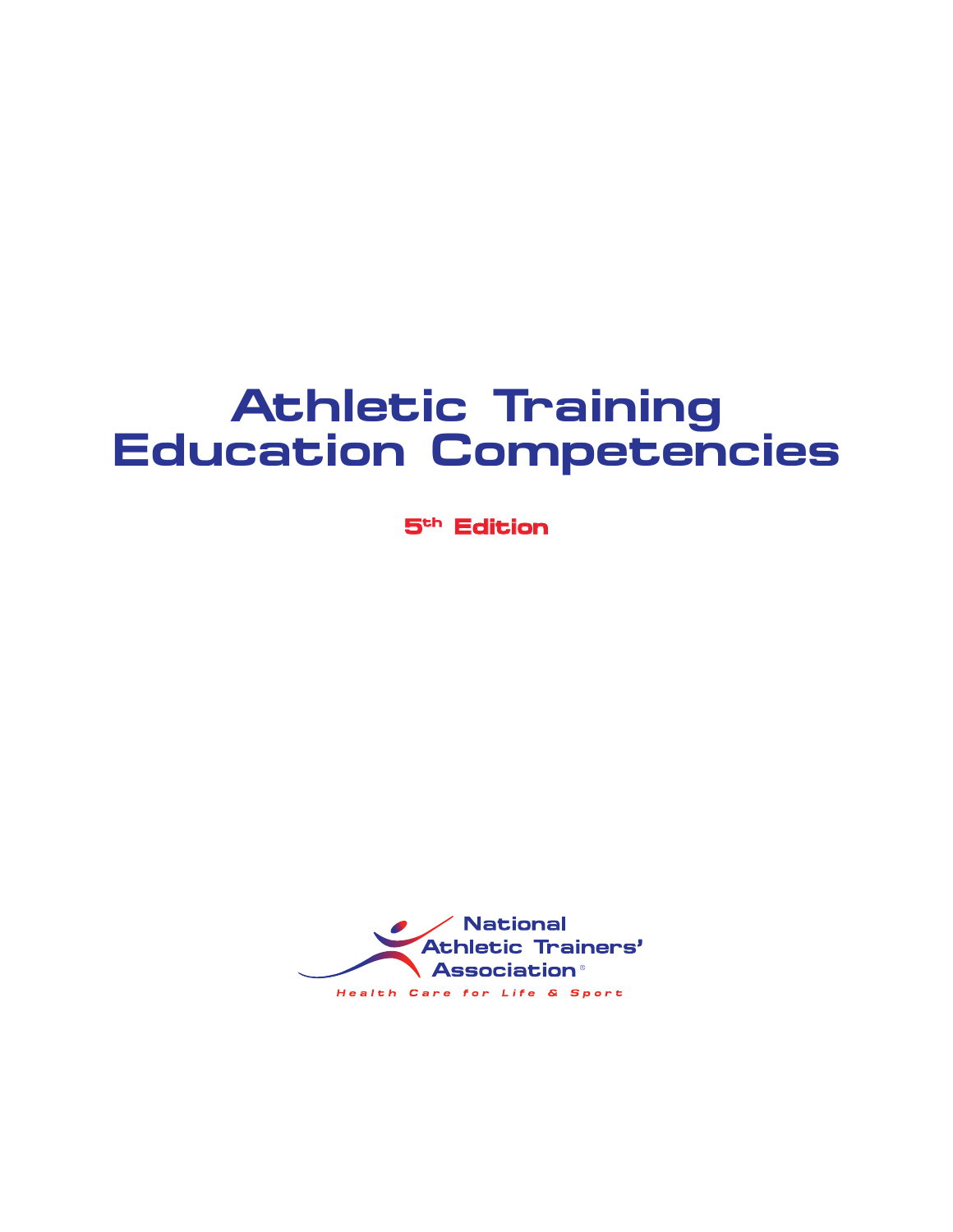# **Table of Contents**

| <b>Preface</b>                                                                                           | $\overline{2}$   |
|----------------------------------------------------------------------------------------------------------|------------------|
| <b>Foundational Behaviors of Professional Practice</b>                                                   | 3                |
| <b>Introduction</b>                                                                                      | 4                |
| Summary of Major Changes Included in 5th Edition                                                         | 5                |
| Comparison of the Role Delineation Study/<br>Practice Analysis, 6 <sup>th</sup> Ed, and the Competencies | $\boldsymbol{6}$ |
| <b>Project Team Members</b>                                                                              | 7                |
| <b>Foundational Behaviors of Professional Practice</b>                                                   | 9                |
| <b>Content Areas</b>                                                                                     |                  |
| Evidence-Based Practice                                                                                  | 11               |
| Prevention and Health Promotion                                                                          | 13               |
| Clinical Examination and Diagnosis                                                                       | 17               |
| Acute Care of Injury and Illness                                                                         | 20               |
| Therapeutic Interventions                                                                                | 23               |
| Psychosocial Strategies and Referral                                                                     | 27               |
| <b>Healthcare Administration</b>                                                                         | 29               |
| Professional Development and Responsibility                                                              | 31               |
| <b>Clinical Integration Proficiencies</b>                                                                | 32               |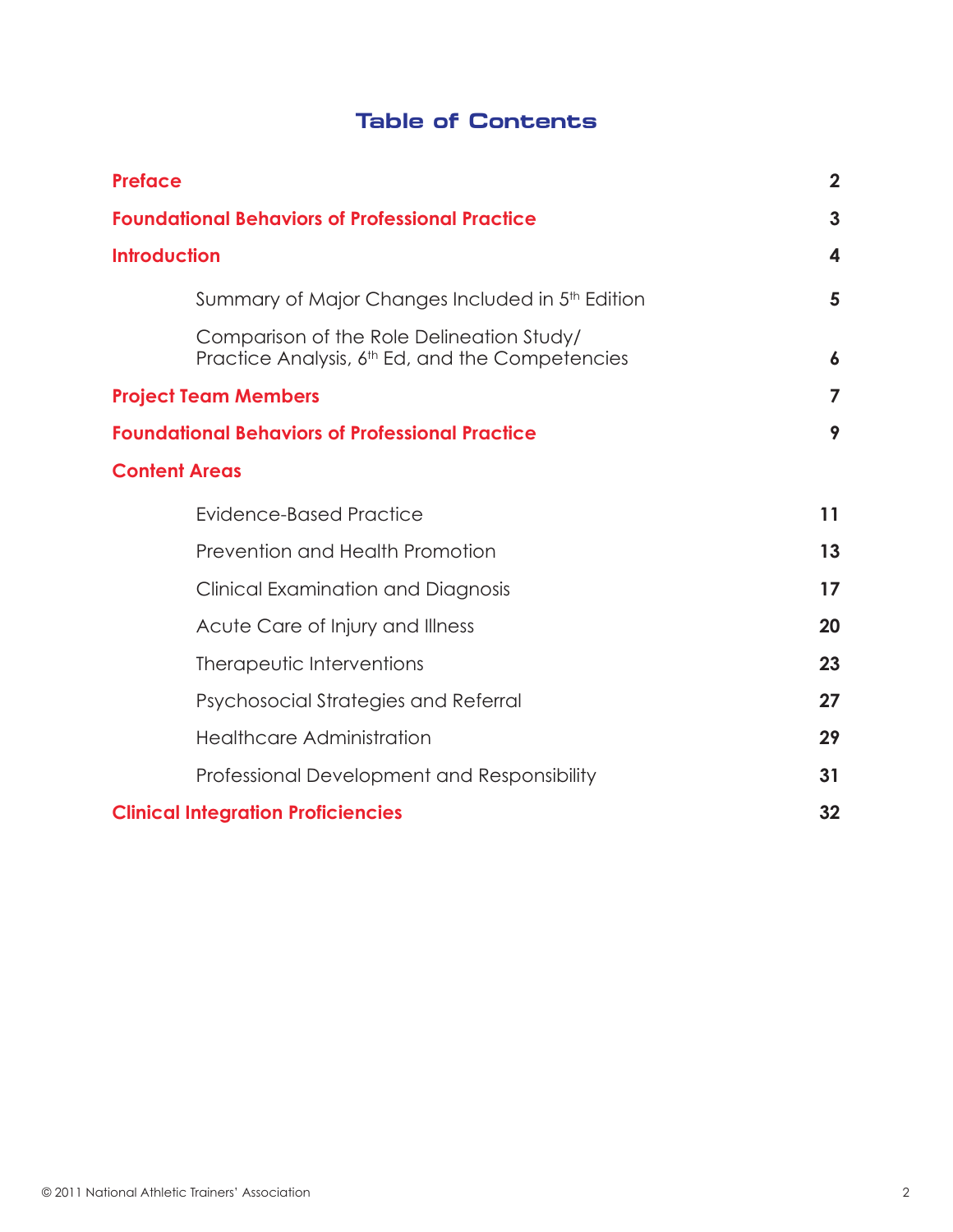# **Preface**

The 5<sup>th</sup> edition of the Athletic Training Education Competencies (Competencies) provides educational program personnel and others with the knowledge, skills, and clinical abilities to be mastered by students enrolled in professional athletic training education programs. Mastery of these Competencies provides the entry–level athletic trainer with the capacity to provide athletic training services to clients and patients of varying ages, lifestyles, and needs.

The Commission on Accreditation of Athletic Training Education (CAATE) requires that the Competencies be instructed and evaluated in each accredited professional athletic training education program. The Competencies serve as a companion document to the accreditation standards, which identify the requirements to acquire and maintain accreditation, published by CAATE.

The Professional Education Council (PEC) of the NATA was charged with creating the 5<sup>th</sup> edition of the Competencies. The PEC developed and executed a systematic plan to draft the Competencies and to solicit and integrate feedback from multiple sources as the draft was revised. First, the PEC orchestrated an initial open call for feedback on the 4<sup>th</sup> edition of the Competencies. Next, groups of subjectmatter experts, including practicing athletic trainers, educators, and administrators, were identified. In addition to the feedback on the 4<sup>th</sup> edition, these subject-matter experts considered today's healthcare system, current best practice in athletic training, and their own expertise in creating an initial draft of the 5<sup>th</sup> edition. Many conversations ensued and subsequent drafts were submitted. Following revision for form and consistency of language, a draft of the Competencies was again posted for open feedback. This valuable feedback was considered in its entirety by the PEC, and final revisions were made.

We thank the members of the PEC for their untiring efforts in revising this document to reflect the changing needs of athletic training education. The advice, cooperation, and feedback from the Board of Certification and the CAATE have also been instrumental in this process. Finally, the diligent and perceptive feedback that was received from stakeholders during the public comment periods was instrumental in creating a document that ensures that entry-level athletic trainers are prepared to work in a changing healthcare system. Together we are improving healthcare by improving the education of athletic trainers.

### — **NATA Executive Committee for Education, December 2010**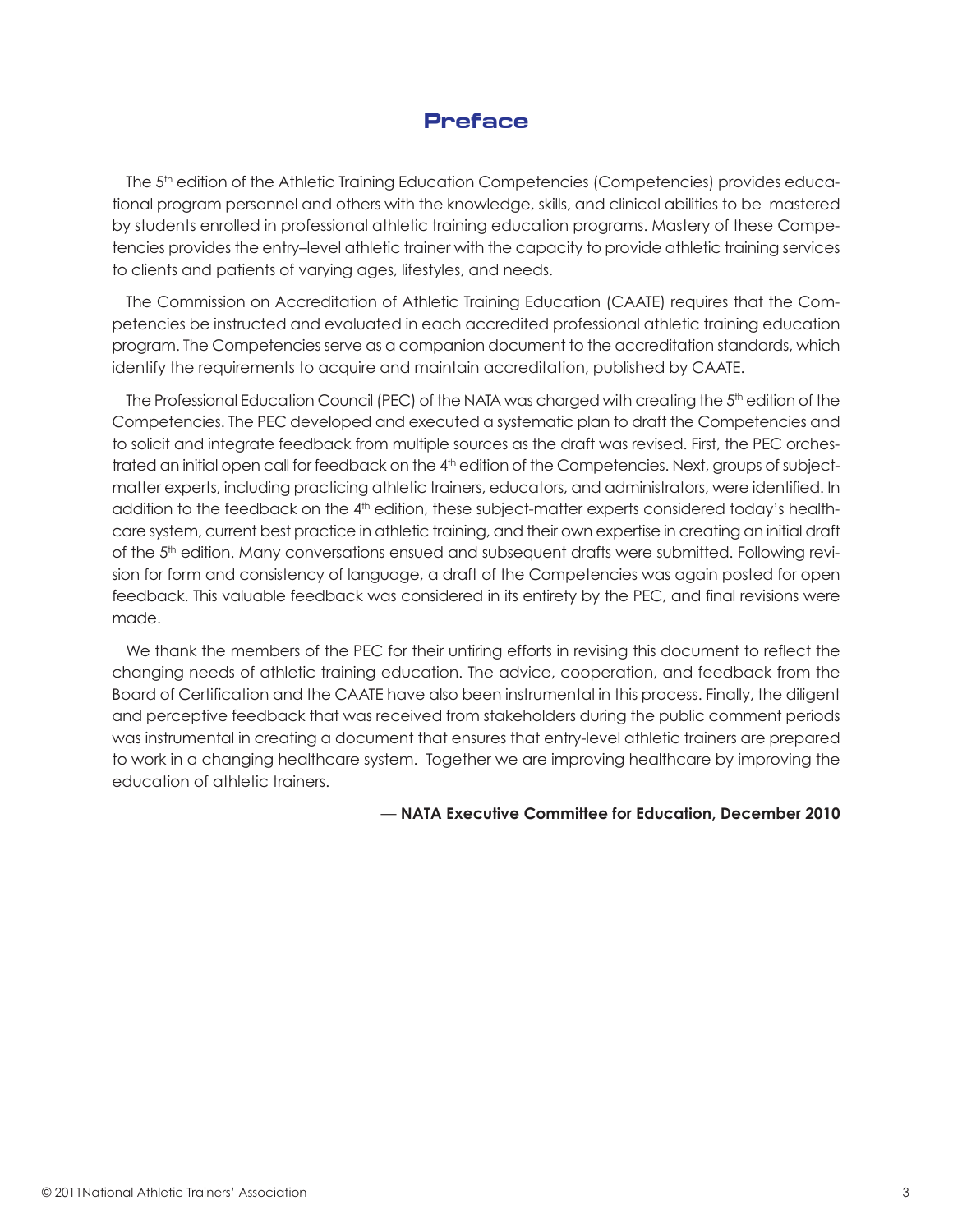# **Introduction**

This document is to be used as a guide by administrative, academic, and clinical program personnel when structuring all facets of the education experience for students. Educational program personnel should recognize that the Competencies are the *minimum requirements* for a student's professional education. Athletic training education programs are encouraged to exceed these minimums to provide their students with the highest quality education possible. In addition, programs should employ innovative, student-centered teaching and learning methodologies to connect the classroom, laboratory and clinical settings whenever possible to further enhance professional preparation.

The acquisition and clinical application of knowledge and skills in an education program must represent a defined yet flexible program of study. Defined in that knowledge and skills must be accounted for in the more formal classroom and laboratory educational experience. Flexible in that learning opportunities are everywhere. Behaviors are identified, discussed, and practiced throughout the educational program. Whatever the sequence of learning, patient safety is of prime importance; students must demonstrate competency in a particular task before using it on a patient. This begins a cycle of learning, feedback, refinement, and more advanced learning. Practice with concepts by gaining clinical experience with real life applications readies the student for opportunities to demonstrate decision-making and skill integration ability, Clinical Integrated Proficiencies (CIP). CIPs are designed to measure of real life application. Students should be assessed in their performance of CIPs on actual patients. If this is not possible, standardized/simulated patients or scenarios should be used to measure student proficiency.

Also, inherent in this document is the understanding that a comprehensive basic and applied science background is needed for students to develop appropriate levels of professional competence in the discipline-specific knowledge and skills described in this document.

All facets of the educational programs must incorporate current knowledge and skills that represent best practice. Programs must select such content following careful review of the research literature and consideration of the needs for today's entry-level practitioner. Because the knowledge within a profession is dynamic, information regarding current best practice is fluid and requires on-going examination and reflection.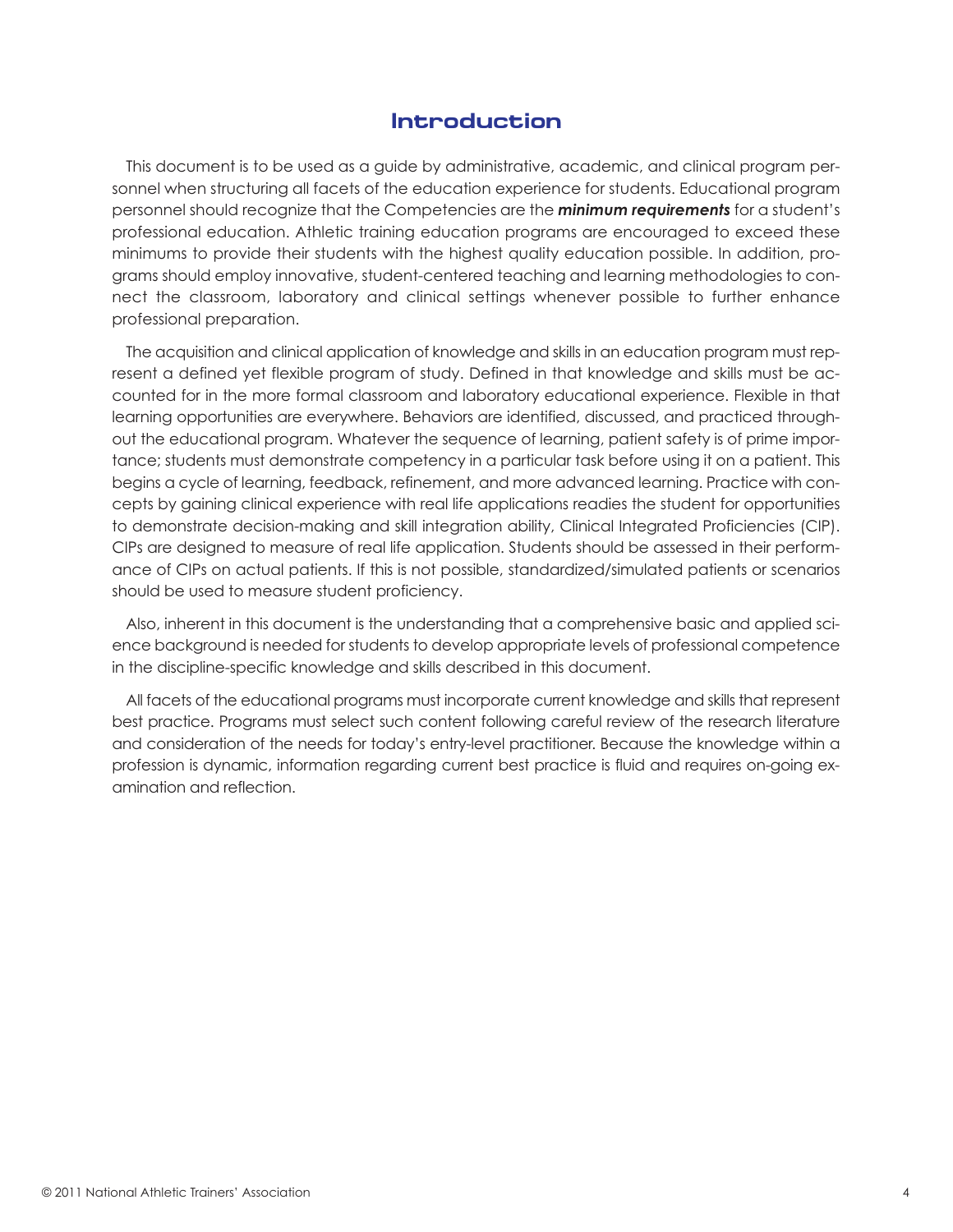# **Summary of Major Changes included in 5th Edition**

- The 12 content areas of the previous edition have been reorganized into 8 to eliminate redundancies and better reflect current practice.
	- The pathology content area was eliminated, and these competencies are addressed throughout other content areas.
	- The risk management/prevention and nutritional considerations content areas were combined to form the new **Prevention and Health Promotion (PHP)** content area. This change was made to reflect the current emphasis on prevention and wellness across health care and the lifespan.
	- The orthopedic clinical exam/diagnosis and medical conditions/disabilities content areas were combined to form the **Clinical Examination and Diagnosis (CE)** content area. This change was made to emphasize that athletic trainers use one standard clinical examination model that changes based on the findings and needs of the patient.
	- The therapeutic modalities, conditioning and rehabilitative exercise and pharmacology content areas were combined to form one content area that incorporates all aspects of **Therapeutic Interventions (TI)**.
	- A new content area was added to provide students with the basic knowledge and skills related to **Evidence-Based Practice (EBP).** The importance of using EBP concepts and principles to improve patient outcomes is being emphasized throughout the health care system and is reflected within this new content area.
- The **Acute Care (AC)** content area has been substantially revised to reflect contemporary practice.
	- The addition of skill in assessing rectal temperature, oxygen saturation, blood glucose levels, and use of a nebulizer and oropharyngeal and nasopharyngeal airways reflects recommendations of NATA position statements that are published or in development.
- The content areas now integrate knowledge and skills, instead of separate sections for cognitive and psychomotor competencies. The action verb used in each competency statement identifies the expected outcome. In some places, knowledge is the expectation and not skill acquisition. For example, acute care competency #9 (AC-9) requires that athletic training students be knowledgeable about the various types of airway adjuncts including oropharyngeal airways (OPA), nasopharyngeal airways (NPO) and supraglottic airways. However, the accompanying skill competency AC-10 does not require skill acquisition in the use of the supraglottic airways.
- The **Clinical Integration Proficiencies (CIP)**, which are ideally assessed in the context of real patient care, have been removed from the individual content areas and reorganized into a separate section. This reorganization reflects clinical practice and demonstrates the global nature of the Proficiencies. For example, rather than just assessing students' ability to examine a real patient in a real clinical setting, the new CIPs require that students demonstrate the ability to examine and diagnose a patient, provide appropriate acute/emergent care, plan and implement appropriate therapeutic interventions, and make decisions pertaining to safe return to participation. This approach to student assessment better reflects the comprehensive nature of real patient care.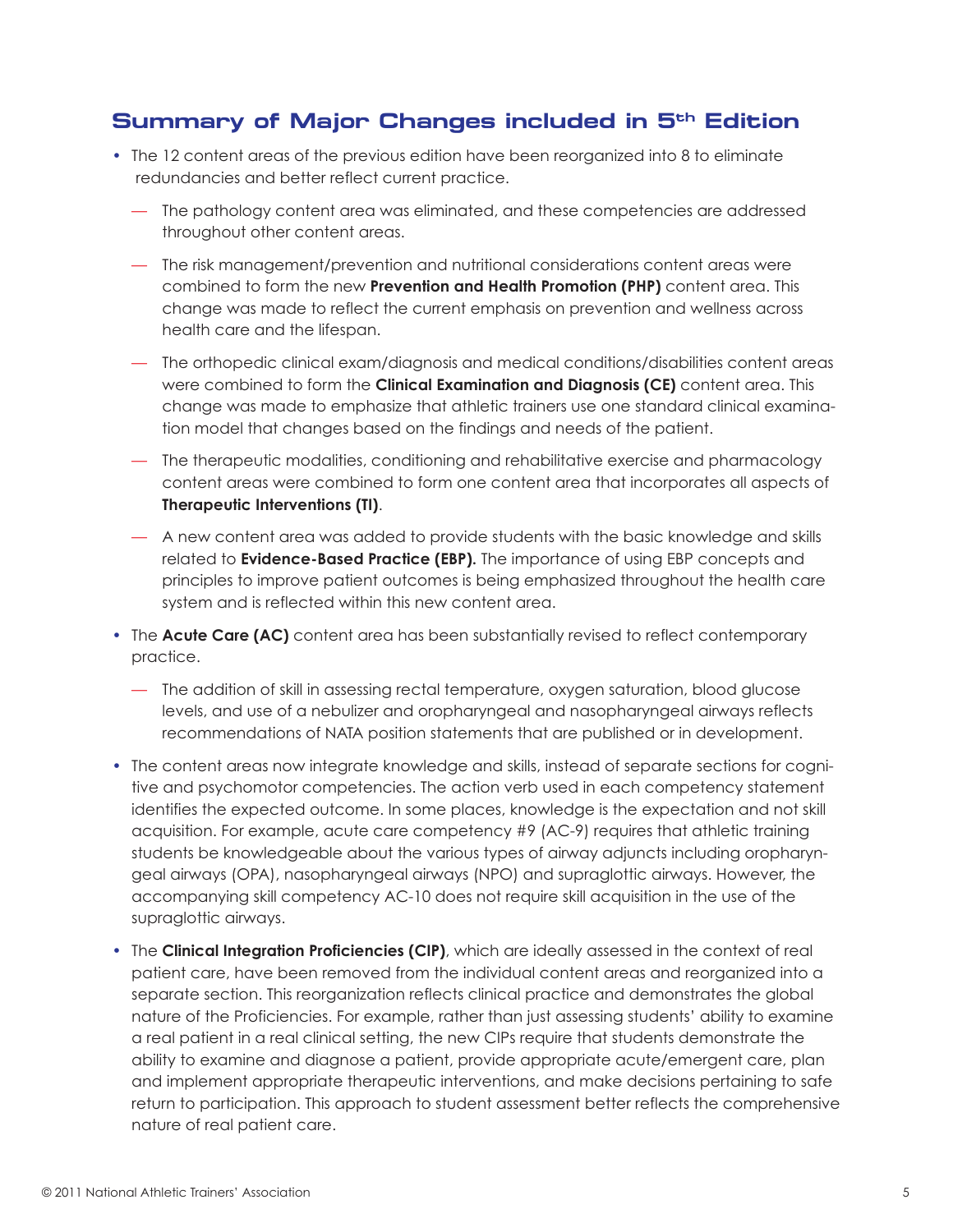# **Comparison of the Role Delineation Study/ Practice Analysis, 6th Ed and the Competencies**

The Role Delineation Study/Practice Analysis, 6<sup>th</sup> ed (RDS/PA) of the Board of Certification serves as the blue print for the certification examination. As such, the Competencies must include all tasks (and related knowledge and skills) included in the RDS/PA. Working with the BOC, we compared the RDS/PA with this version of the Competencies and can confidently state that the content of the RDS /PA is incorporated in this version.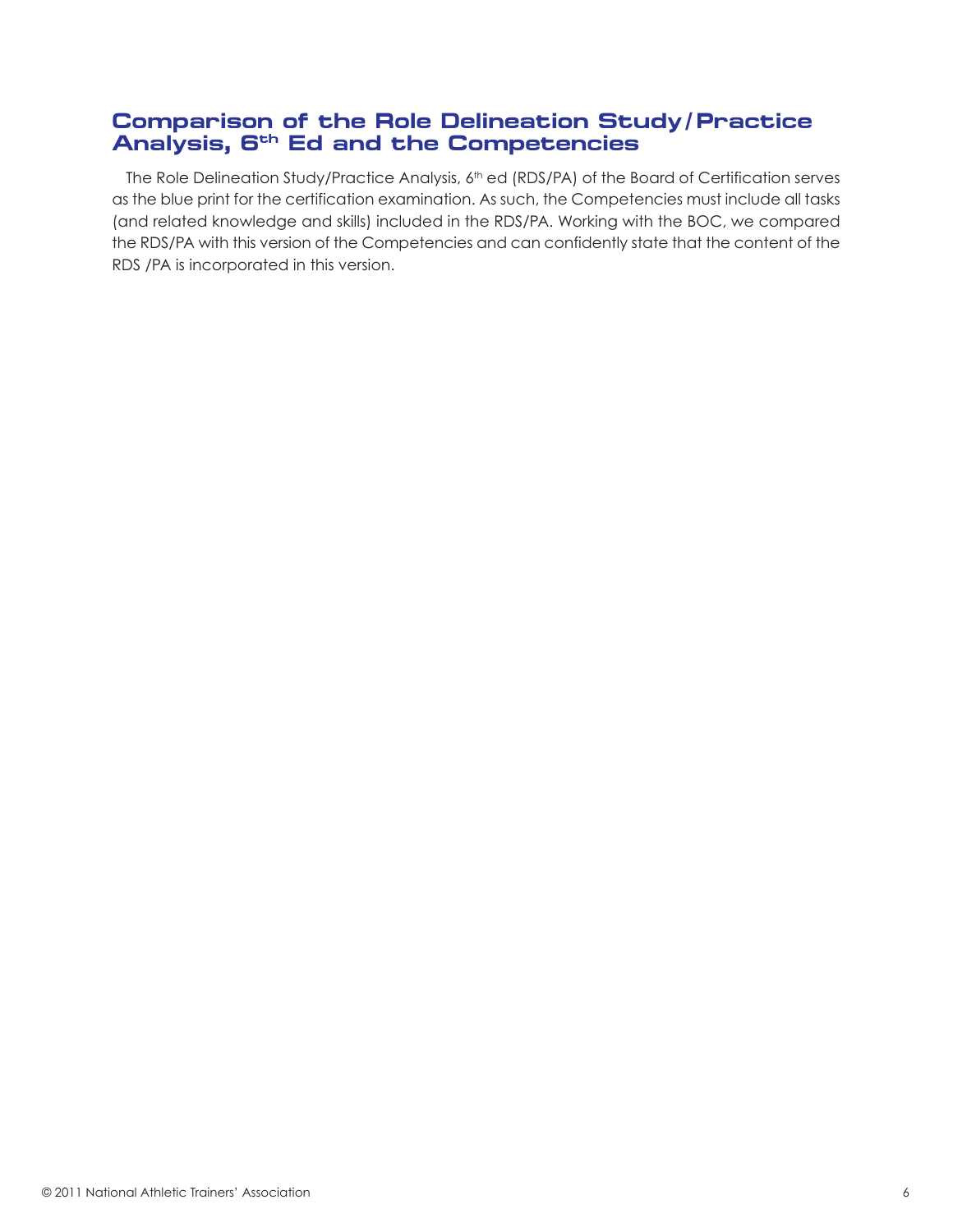# **5th Edition Competencies – Project Team Members**

**Professional Education Council: Lou Fincher**, EdD, ATC- Chair **David W. Carr**, PhD, ATC; **Ron Courson**, ATC, PT, NREMT; **Jolene Henning**, EdD, ATC; **Marsha Grant-Ford**, PhD, ATC; **Luzita Vela**, PhD, ATC; **Alice Wilcoxson**, PhD, ATC, PT

| <b>Risk Management</b><br>& Injury Prevention                     | <b>Orthopedic Clinical</b><br><b>Assessment &amp; Diagnosis</b>              | <b>Medical Conditions</b><br>& Disabilities              |
|-------------------------------------------------------------------|------------------------------------------------------------------------------|----------------------------------------------------------|
| Team Leader: Lou Fincher                                          | Team Leader: Jolene Henning                                                  | Team Leader: David Carr                                  |
| Doug Casa, PhD, ATC, FACSM<br>University of Connecticut           | Sara Brown, MS, ATC<br><b>Boston University</b>                              | Micki Cuppett, EdD, ATC<br>University of South Florida   |
| Paula Maxwell, PhD, ATC<br>James Madison University               | <b>Wes Robinson, ATC</b><br>University of Maryland                           | Randy Cohen, ATC, DPT<br>University of Arizona           |
|                                                                   | <b>Jim Schilling</b> , PhD, ATC, CSCS<br>University of Southern Maine        | Doug Gregory, MD, FAAP<br>Suffolk, VA                    |
|                                                                   | <b>Chad Starkey, PhD, ATC</b><br>Ohio University                             | Katie Walsh, EdD, ATC<br><b>East Carolina University</b> |
| <b>Acute Care of Injuries</b><br>& Illnesses                      | <b>Therapeutic Modalities/Conditioning</b><br><b>Rehabilitative Exercise</b> | Pharmacology                                             |
| Team Leader: Ron Courson                                          | Team Leaders: Luzita Vela &<br><b>Marsha Grant Ford</b>                      | Team Leader: David Carr                                  |
| <b>Dean Crowell, MA, ATC, NREMT-B</b><br>Athens Ortho Clinic      | Craig Denegar, PhD, ATC, PT<br>University of Connecticut                     | Micki Cuppett, EdD, ATC<br>University of South Florida   |
| Gianluca Del Rossi, PhD, ATC<br>University of South Florida       | Lennart Johns, PhD, ATC<br>Quinnipiac University                             | Doug Gregory, MD, FAAP<br>Suffolk, VA                    |
| <b>Michael Dillon, ATC</b><br>University of Georgia               | Ken Knight, PhD, ATC, FACSM<br><b>Brigham Young University</b>               | Joel Houglum, PhD<br>South Dakota State University       |
| Jim Ellis, MD<br>Greenville, SC                                   | Sayers John Miller, PhD, ATC, PT<br>Pennsylvania State University            | <b>Greg Keuter, ATC</b><br>SportPharm                    |
| Francis Feid, Med, MS, ATC, CRNA<br>Pittsburgh, PA                | Mark Merrick, PhD, ATC<br>Ohio State University                              | Diedre Leaver Dunn, PhD, ATC<br>University of Alabama    |
| Kevin Guskiewicz, PhD, ATC<br><b>UNC-Chapel Hill</b>              | Cindy Trowbridge, PhD, ATC, LAT<br>University of Texas - Arlington           |                                                          |
| <b>Glen Henry, MS, NREMT-P</b><br><b>Athens Technical College</b> | <b>Craig Voll, ATC</b><br><b>Purdue University</b>                           |                                                          |
| MaryBeth Horodyski, EdD, ATC<br>University of Florida             |                                                                              |                                                          |
| Jim Kyle, MD<br>Morgantown, WV                                    |                                                                              |                                                          |
| Robb Rehberg, PhD, ATC, NREMT<br>William Paterson University      |                                                                              |                                                          |
| Erik Swartz, PhD, ATC<br>University of New Hampshire              |                                                                              |                                                          |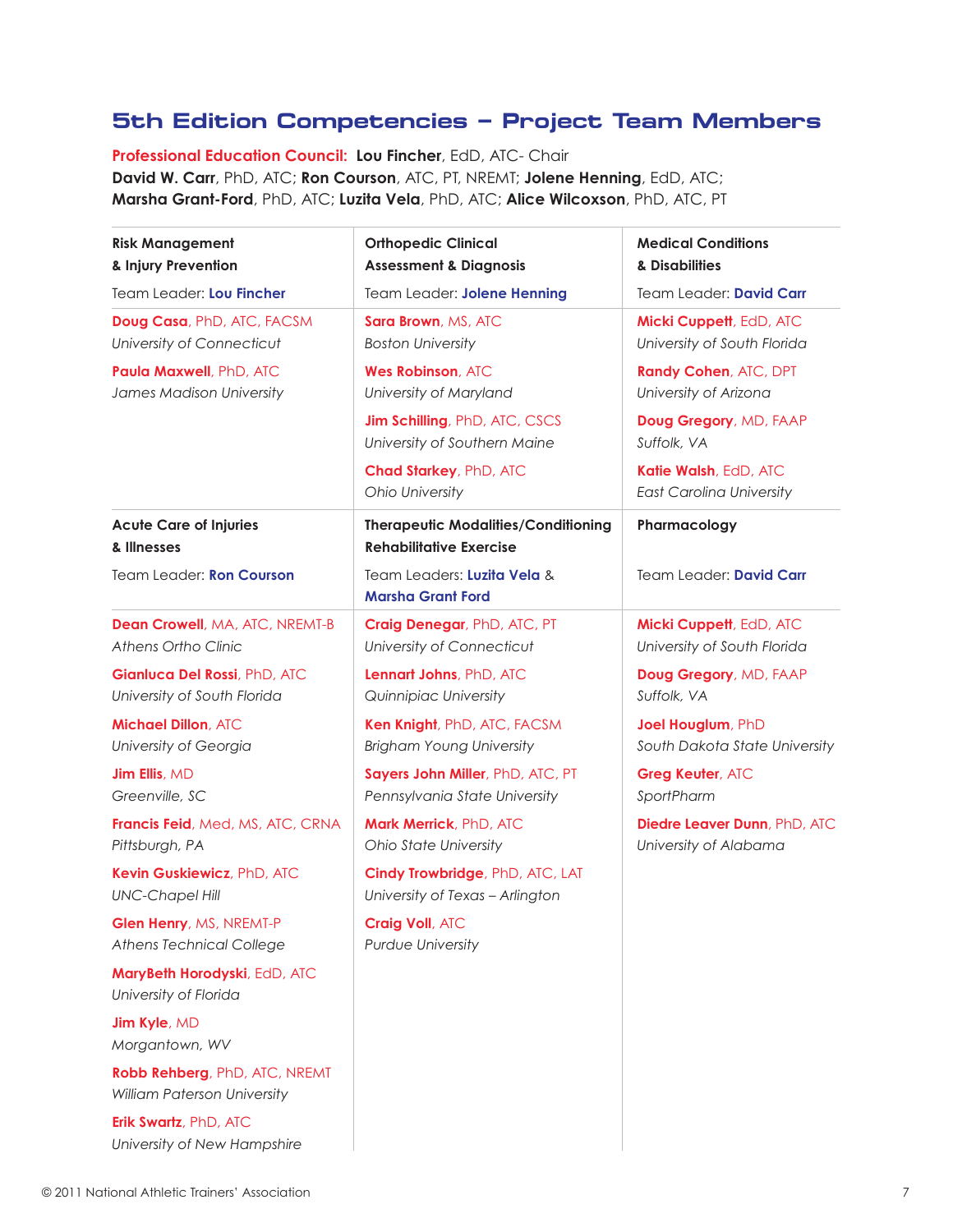| <b>Psychosocial Intervention</b><br>& Referral                            | <b>Nutritional Aspects of Injuries</b><br>& Illnesses                            | <b>Health Care Administration</b>                            |
|---------------------------------------------------------------------------|----------------------------------------------------------------------------------|--------------------------------------------------------------|
| Team Leader: Alice Wilcoxson                                              | Team Leader: Alice Wilcoxson                                                     | Team Leader: Jolene Henning                                  |
| Megan D. Granquist, PhD, ATC<br>University of La Verne                    | Leslie Bonci, RD, MPH, LDN<br>University of Pittsburgh                           | Kathy Dieringer, EdD, ATC<br>Sports Med, Denton              |
| J. Jordan Hamson-Utley, PhD, ATC<br>Weber State University                | Tina Bonci, ATC<br>University of Texas                                           | Linda Mazzoli, MS, ATC, PTA<br>Cooper Bone & Joint Institute |
| Laura J. Kenow, MS, ATC<br><b>Linfield College</b>                        | <b>Rachel Clark, RD, CSSD</b><br>Purdue University                               | Rich Ray, EdD, ATC<br><b>Hope College</b>                    |
| <b>Diane Wiese-Bjornstal</b><br>University of Minnesota                   | Paula Sammarone Turocy, EdD, ATC<br>Duquesne University                          | James Shipp, MA, ATC<br><b>Towson University</b>             |
|                                                                           | Dawn Weatherwax-Fall, RD, CSSD,<br>LD, ATC, CSCS<br>Sports Nutrition 2Go!        |                                                              |
|                                                                           | Ingrid Skoog, RD, CSSD<br>Oregon State University                                |                                                              |
| <b>Professional Development</b>                                           | <b>Evidence-Based Practice</b>                                                   |                                                              |
| Team Leader: Marsha Grant-Ford                                            | Team Leader: Luzita Vela                                                         |                                                              |
| <b>Bill Biddington, EdD, ATC</b><br>California University of Pennsylvania | Craig Denegar, PhD, ATC, PT<br>University of Connecticut                         |                                                              |
|                                                                           | Todd Evans, PhD, ATC<br>University of Northern Iowa                              |                                                              |
|                                                                           | Jay Hertel, PhD, ATC<br>University of Virginia                                   |                                                              |
|                                                                           | Jennifer Hootman, PhD, ATC<br><b>Centers for Disease Control</b><br>& Prevention |                                                              |
|                                                                           | Lori Michener, PT, PhD, ATC, SCS<br>Virginia Commonwealth University             |                                                              |
|                                                                           | John Parsons, PhD, ATC<br><b>AT Still University</b>                             |                                                              |
|                                                                           | Eric Sauers, PhD, ATC, FNATA<br><b>AT Still University</b>                       |                                                              |
|                                                                           | <b>Bonnie Van Lunen, PhD, ATC</b><br>Old Dominion University                     |                                                              |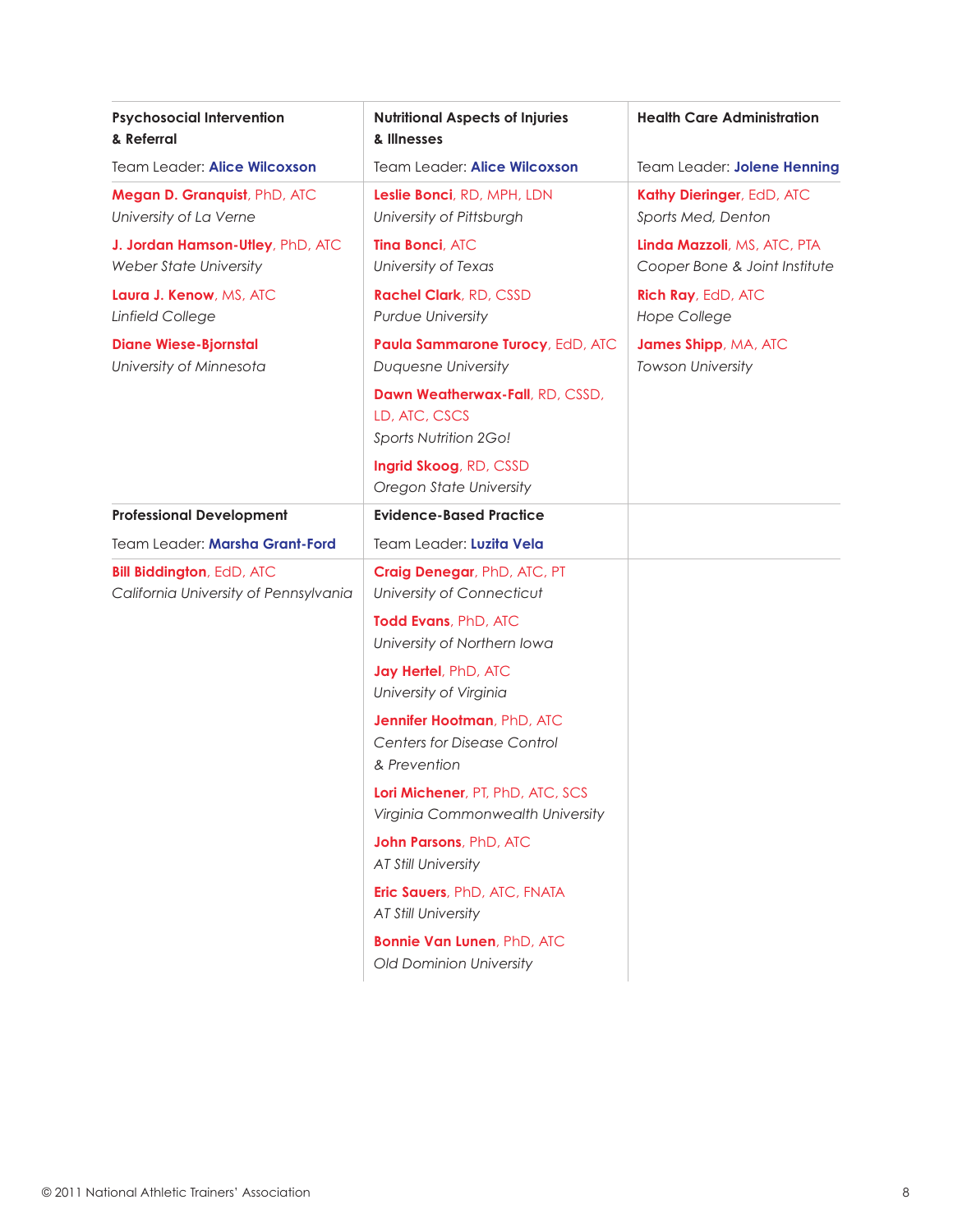# **Foundational Behaviors of Professional Practice**

These basic behaviors permeate professional practice and should be incorporated into instruction and assessed throughout the educational program.

### **Primacy of the Patient**

- Recognize sources of conflict of interest that can impact the client's/patient's health.
- Know and apply the commonly accepted standards for patient confidentiality.
- Provide the best healthcare available for the client/patient.
- Advocate for the needs of the client/patient.

#### **Team Approach to Practice**

- Recognize the unique skills and abilities of other healthcare professionals.
- Understand the scope of practice of other healthcare professionals.
- Execute duties within the identified scope of practice for athletic trainers.
- Include the patient (and family, where appropriate) in the decision-making process.
- Work with others in effecting positive patient outcomes.

### **Legal Practice**

- Practice athletic training in a legally competent manner.
- Identify and conform to the laws that govern athletic training.
- Understand the consequences of violating the laws that govern athletic training.

#### **Ethical Practice**

- Comply with the NATA's *Code of Ethics* and the BOC's *Standards of Professional Practice.*
- Understand the consequences of violating the NATA's *Code of Ethics* and BOC's *Standards of Professional Practice.*
- Comply with other codes of ethics, as applicable.

# **Advancing Knowledge**

- Critically examine the body of knowledge in athletic training and related fields.
- Use evidence-based practice as a foundation for the delivery of care.
- Appreciate the connection between continuing education and the improvement of athletic training practice.
- Promote the value of research and scholarship in athletic training.
- Disseminate new knowledge in athletic training to fellow athletic trainers, clients/patients, other healthcare professionals, and others as necessary.

#### **Cultural Competence**

- Demonstrate awareness of the impact that clients'/patients' cultural differences have on their attitudes and behaviors toward healthcare.
- Demonstrate knowledge, attitudes, behaviors, and skills necessary to achieve optimal health outcomes for diverse patient populations.
- Work respectfully and effectively with diverse populations and in a diverse work environment.

# **Professionalism**

- Advocate for the profession.
- Demonstrate honesty and integrity.
- Exhibit compassion and empathy.
- Demonstrate effective interpersonal communication skills.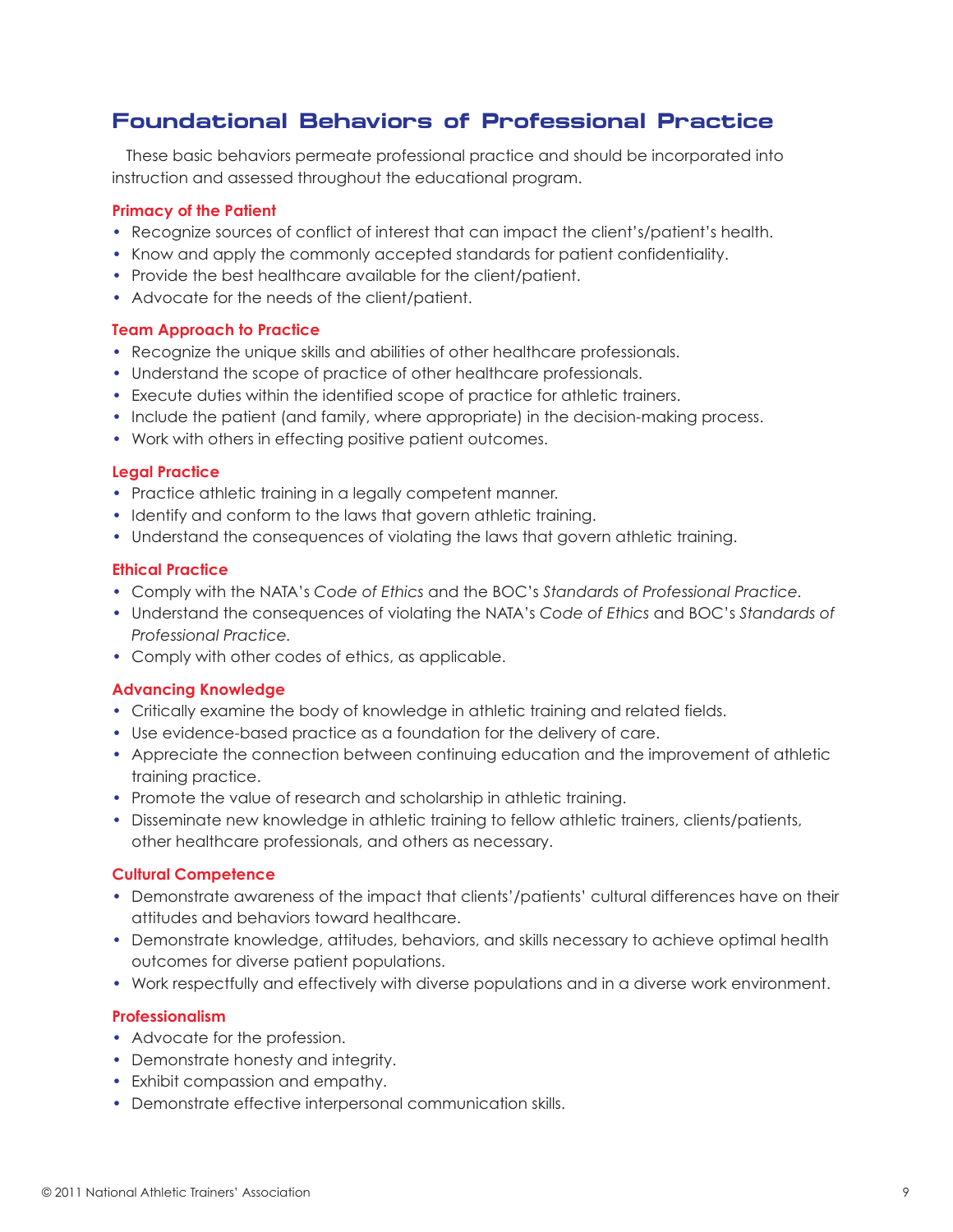# **Evidence-Based Practice (EBP)**

Evidence-based practitioners incorporate the best available evidence, their clinical skills, and the needs of the patient to maximize patient outcomes. An understanding of evidence-based practice concepts and their application is essential to sound clinical decision-making and the critical examination of athletic training practice.

Practicing in an evidence-based manner should not be confused with conducting research. While conducting research is important to the profession of athletic training, developing the ability to conduct a research project is not an expectation of professional education. This section focuses on the knowledge and skills necessary for entry-level athletic trainers to use a systematic approach to ask and answer clinically relevant questions that affect patient care by using review and application of existing research evidence. One strategy, among others, is to use a five-step approach: 1) creating a clinically relevant question; 2) searching for the best evidence; 3) critically analyzing the evidence; 4) integrating the appraisal with personal clinical expertise and patients' preferences; and 5) evaluating the performance or outcomes of the actions. Each competency listed below is related to such a systematic approach and provides the building blocks for employing evidence-based practice. Other specific evidence-based practice competencies have also been included in appropriate content areas.

All items listed in parentheses (eg) are intended to serve as examples and are not all encompassing or the only way to satisfy the competency.

### **Knowledge and Skills**

- **EBP-1.** Define evidence-based practice as it relates to athletic training clinical practice.
- **EBP-2.** Explain the role of evidence in the clinical decision making process.
- **EBP-3.** Describe and differentiate the types of quantitative and qualitative research, research components, and levels of research evidence.
- **EBP-4.** Describe a systematic approach (eg, five step approach) to create and answer a clinical question through review and application of existing research.
- **EBP-5.** Develop a relevant clinical question using a pre-defined question format (eg, PICO= Patients, Intervention, Comparison, Outcomes**;** PIO = Patients, Intervention, Outcomes).
- **EBP-6.** Describe and contrast research and literature resources including databases and online critical appraisal libraries that can be used for conducting clinically-relevant searches.
- **EBP-7.** Conduct a literature search using a clinical question relevant to athletic training practice using search techniques (eg, Boolean search, Medical Subject Headings) and resources appropriate for a specific clinical question.
- **EBP-8.** Describe the differences between narrative reviews, systematic reviews, and metaanalyses.
- **EBP-9.** Use standard criteria or developed scales (eg, Physiotherapy Evidence Database Scale [PEDro], Oxford Centre for Evidence Based Medicine Scale) to critically appraise the structure, rigor, and overall quality of research studies.
- **EBP-10.** Determine the effectiveness and efficacy of an athletic training intervention utilizing evidence-based practice concepts.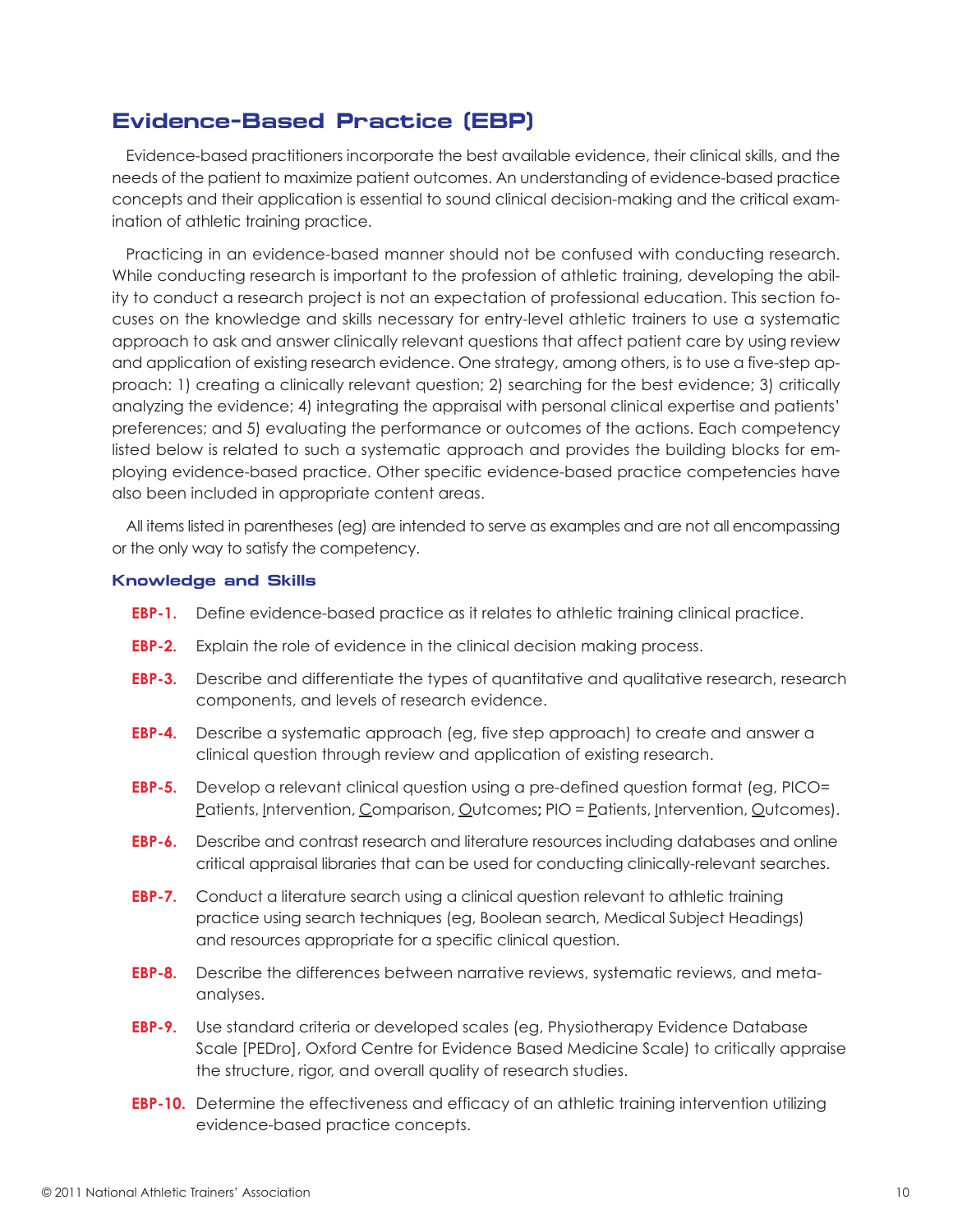- **EBP-11.** Explain the theoretical foundation of clinical outcomes assessment (eg, disablement, health-related quality of life) and describe common methods of outcomes assessment in athletic training clinical practice (generic, disease-specific, region-specific, and dimension-specific outcomes instruments).
- **EBP-12.** Describe the types of outcomes measures for clinical practice (patient-based and clinician-based) as well as types of evidence that are gathered through outcomes assessment (patient-oriented evidence versus disease-oriented evidence).
- **EBP-13.** Understand the methods of assessing patient status and progress (eg, global rating of change, minimal clinically important difference, minimal detectable difference) with clinical outcomes assessments.
- **EBP-14.** Apply and interpret clinical outcomes to assess patient status, progress, and change using psychometrically sound outcome instruments.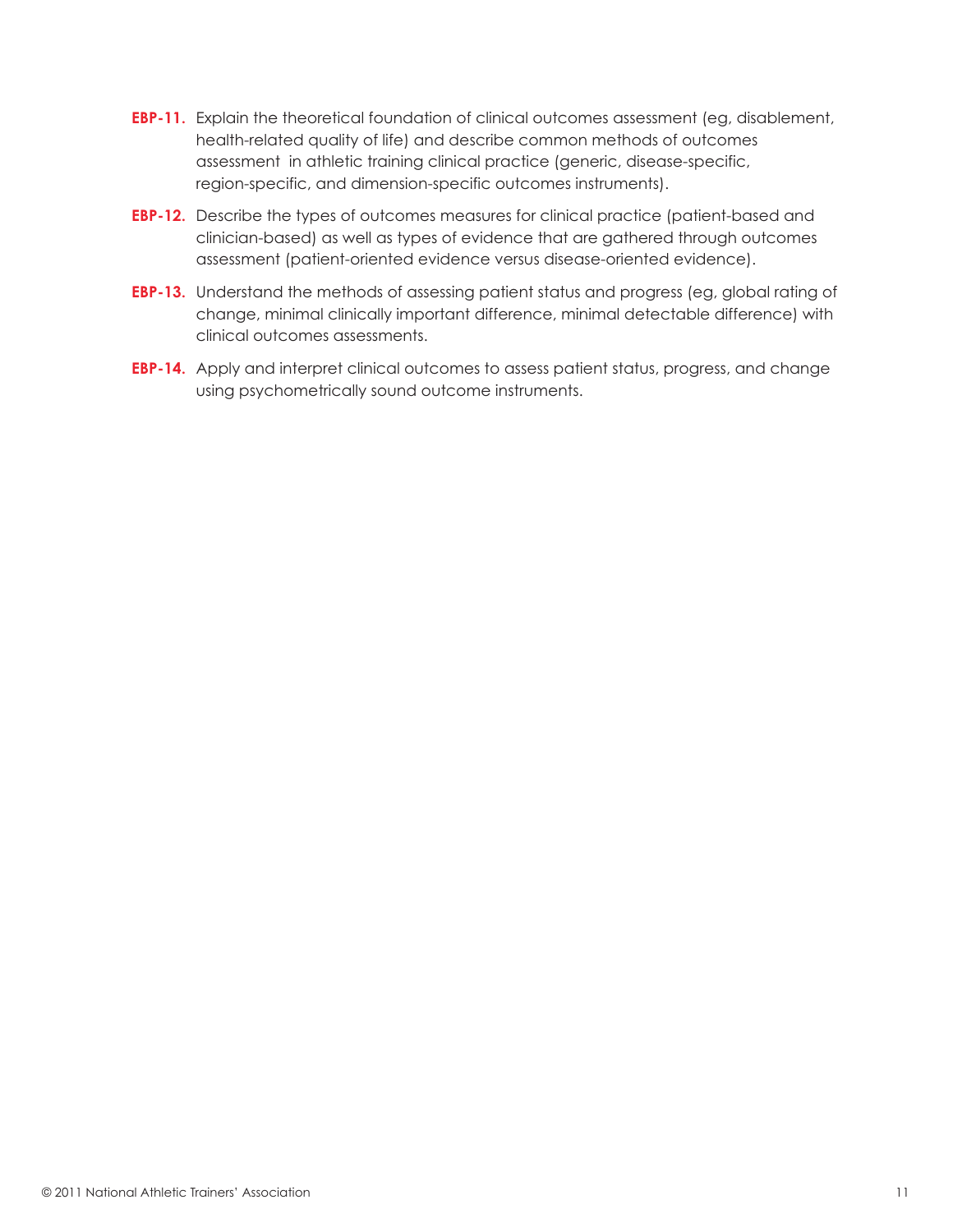# **Prevention and Health Promotion (PHP)**

Athletic trainers develop and implement strategies and programs to prevent the incidence and/or severity of injuries and illnesses and optimize their clients'/patients' overall health and quality of life. These strategies and programs also incorporate the importance of nutrition and physical activity in maintaining a healthy lifestyle and in preventing chronic disease (eg, diabetes, obesity, cardiovascular disease).

### **Knowledge and Skills**

#### **General Prevention Principles**

- **PHP-1.** Describe the concepts (eg, case definitions, incidence versus prevalence, exposure assessment, rates) and uses of injury and illness surveillance relevant to athletic training.
- **PHP-2.** Identify and describe measures used to monitor injury prevention strategies (eg, injury rates and risks, relative risks, odds ratios, risk differences, numbers needed to treat/harm).
- **PHP-3.** Identify modifiable/non-modifiable risk factors and mechanisms for injury and illness.
- **PHP-4.** Explain how the effectiveness of a prevention strategy can be assessed using clinical outcomes, surveillance, or evaluation data.
- **PHP-5.** Explain the precautions and risk factors associated with physical activity in persons with common congenital and acquired abnormalities, disabilities, and diseases.
- **PHP-6.** Summarize the epidemiology data related to the risk of injury and illness associated with participation in physical activity.

#### **Prevention Strategies and Procedures**

- **PHP-7.** Implement disinfectant procedures to prevent the spread of infectious diseases and to comply with Occupational Safety and Health Administration (OSHA) and other federal regulations.
- **PHP-8.** Identify the necessary components to include in a preparticipation physical examination as recommended by contemporary guidelines (eg, American Heart Association, American Academy of Pediatrics Council on Sports Medicine & Fitness).
- **PHP-9.** Explain the role of the preparticipation physical exam in identifying conditions that might predispose the athlete to injury or illness.
- **PHP-10.** Explain the principles of the body's thermoregulatory mechanisms as they relate to heat gain and heat loss.
- **PHP-11.** Explain the principles of environmental illness prevention programs to include acclimation and conditioning, fluid and electrolyte replacement requirements, proper practice and competition attire, hydration status, and environmental assessment (eg, sling psychrometer, wet bulb globe temperatures [WBGT], heat index guidelines).
- **PHP-12.** Summarize current practice guidelines related to physical activity during extreme weather conditions (eg, heat, cold, lightning, wind).
- **PHP-13.** Obtain and interpret environmental data (web bulb globe temperature [WBGT], sling psychrometer, lightning detection devices) to make clinical decisions regarding the scheduling, type, and duration of physical activity.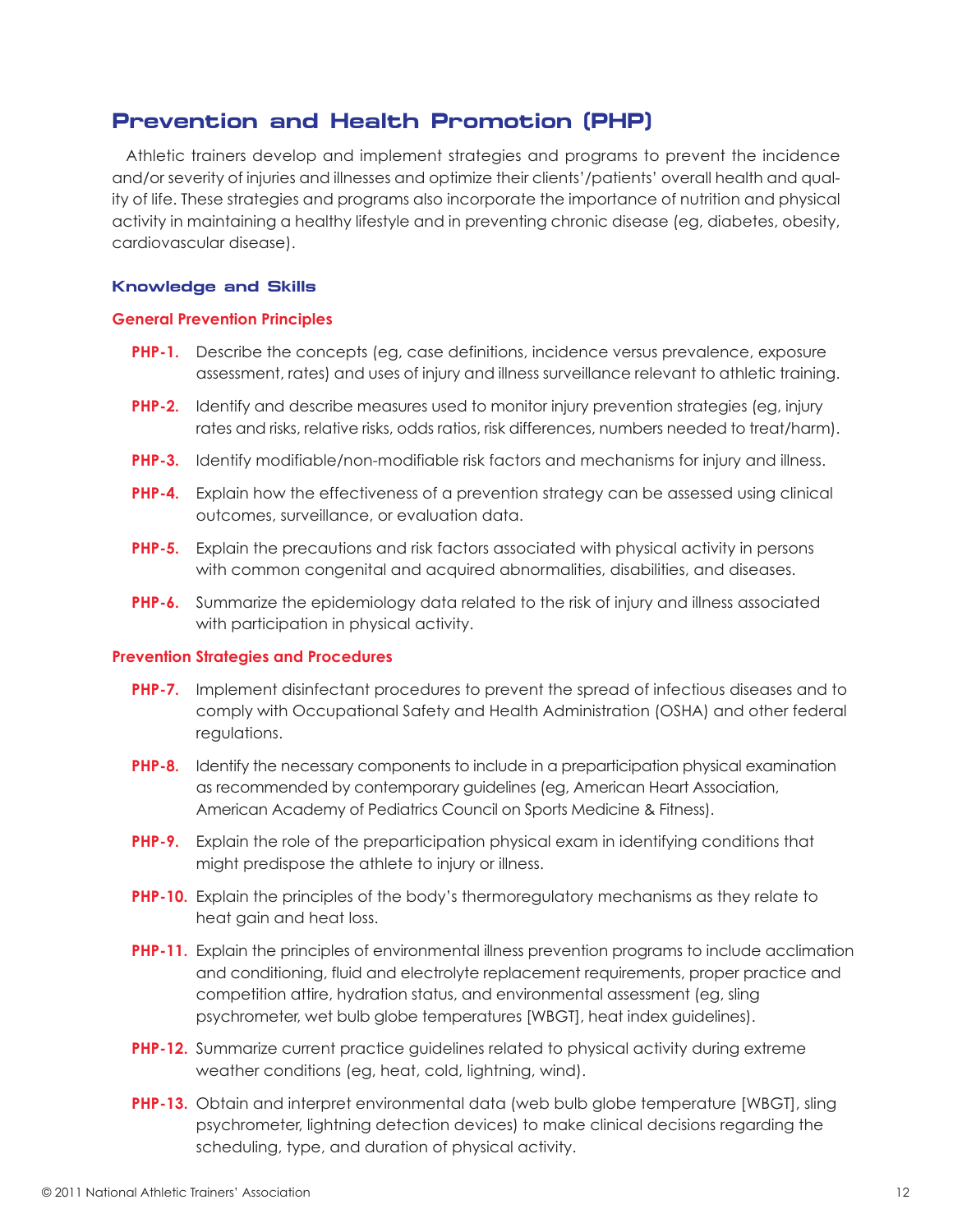- **PHP-14.** Assess weight loss and hydration status using weight charts, urine color charts, or specific gravity measurements to determine an individual's ability to participate in physical activity in a hot, humid environment.
- **PHP-15.** Use a glucometer to monitor blood glucose levels, determine participation status, and make referral decisions.
- **PHP-16.** Use a peak-flow meter to monitor a patient's asthma symptoms, determine participation status, and make referral decisions.
- **PHP-17.** Explain the etiology and prevention guidelines associated with the leading causes of sudden death during physical activity, including but not limited to:
	- **PHP-17a.** Cardiac arrhythmia or arrest
	- **PHP-17b.** Asthma
	- **PHP-17c.** Traumatic brain injury
	- **PHP-17d.** Exertional heat stroke
	- **PHP-17e.** Hyponatremia
	- **PHP-17f.** Exertional sickling
	- **PHP-17g.** Anaphylactic shock
	- **PHP-17h.** Cervical spine injury
	- **PHP-17i.** Lightning strike
- **PHP-18.** Explain strategies for communicating with coaches, athletes, parents, administrators, and other relevant personnel regarding potentially dangerous conditions related to the environment, field, or playing surfaces.
- **PHP-19.** Instruct clients/patients in the basic principles of ergodynamics and their relationship to the prevention of illness and injury.

#### **Protective Equipment and Prophylactic Procedures**

- **PHP-20.** Summarize the basic principles associated with the design, construction, fit, maintenance, and reconditioning of protective equipment, including the rules and regulations established by the associations that govern its use.
- **PHP-21.** Summarize the principles and concepts related to the fabrication, modification, and appropriate application or use of orthotics and other dynamic and static splints.
- **PHP-22.** Fit standard protective equipment following manufacturers' guidelines.
- **PHP-23.** Apply preventive taping and wrapping procedures, splints, braces, and other special protective devices.

#### **Fitness/Wellness**

- **PHP-24.** Summarize the general principles of health maintenance and personal hygiene, including skin care, dental hygiene, sanitation, immunizations, avoidance of infectious and contagious diseases, diet, rest, exercise, and weight control.
- **PHP-25.** Describe the role of exercise in maintaining a healthy lifestyle and preventing chronic disease.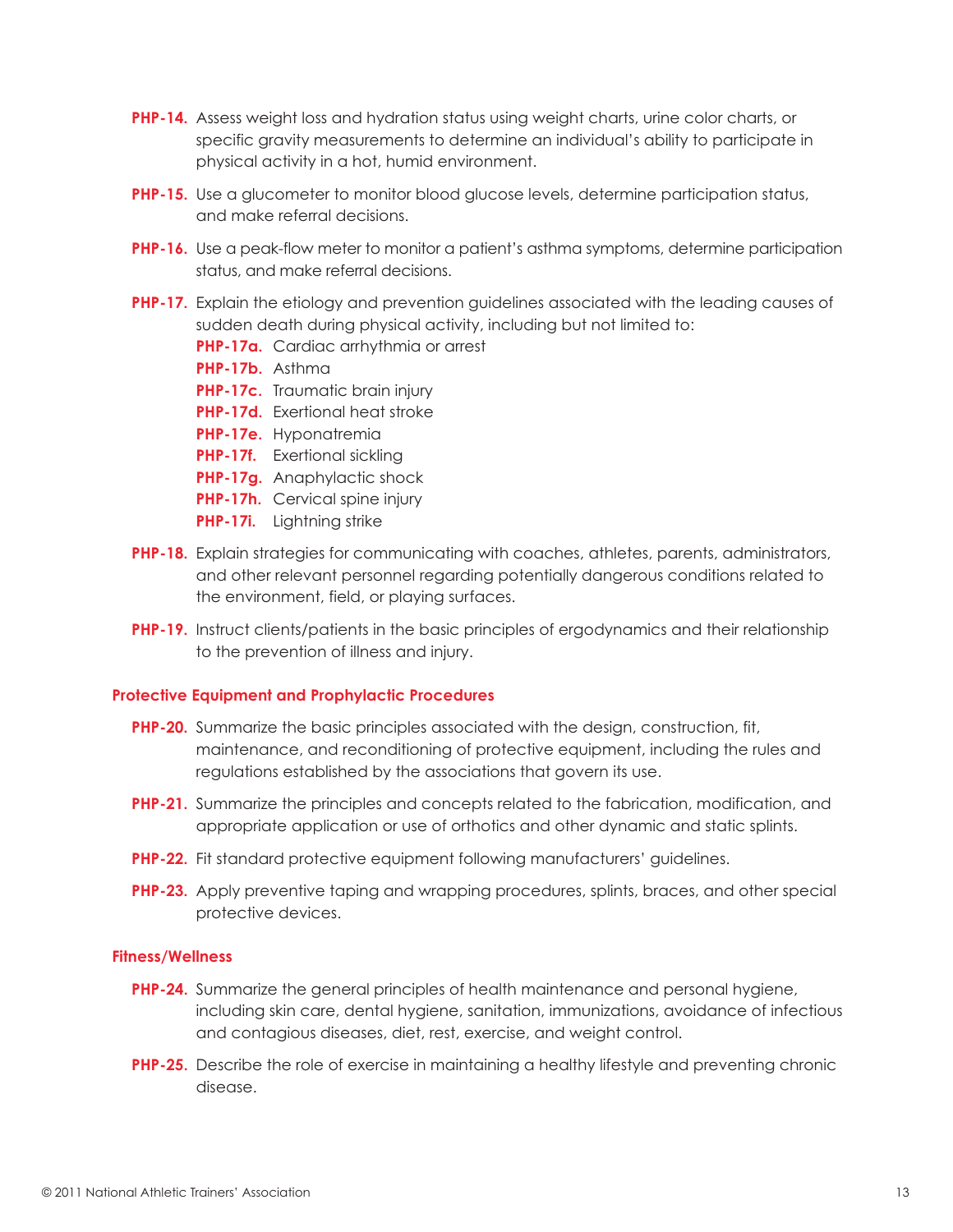- **PHP-26.** Identify and describe the standard tests, test equipment, and testing protocols that are used for measuring fitness, body composition, posture, flexibility, muscular strength, power, speed, agility, and endurance.
- **PHP-27.** Compare and contrast the various types of flexibility, strength training, and cardiovascular conditioning programs to include expected outcomes, safety precautions, hazards, and contraindications.
- **PHP-28.** Administer and interpret fitness tests to assess a client's/patient's physical status and readiness for physical activity.
- **PHP-29.** Explain the basic concepts and practice of fitness and wellness screening.
- **PHP-30.** Design a fitness program to meet the individual needs of a client/patient based on the results of standard fitness assessments and wellness screening.
- **PHP-31.** Instruct a client/patient regarding fitness exercises and the use of muscle strengthening equipment to include correction or modification of inappropriate, unsafe, or dangerous lifting techniques.

#### **General Nutrition Concepts**

- **PHP-32.** Describe the role of nutrition in enhancing performance, preventing injury or illness, and maintaining a healthy lifestyle.
- **PHP-33.** Educate clients/patients on the importance of healthy eating, regular exercise, and general preventative strategies for improving or maintaining health and quality of life.
- **PHP-34.** Describe contemporary nutritional intake recommendations and explain how these recommendations can be used in performing a basic dietary analysis and providing appropriate general dietary recommendations.
- **PHP-35.** Describe the proper intake, sources of, and effects of micro- and macronutrients on performance, health, and disease.
- **PHP-36.** Describe current guidelines for proper hydration and explain the consequences of improper fluid/electrolyte replacement.
- **PHP-37.** Identify, analyze, and utilize the essential components of food labels to determine the content, quality, and appropriateness of food products.
- **PHP-38.** Describe nutritional principles that apply to tissue growth and repair.
- **PHP-39.** Describe changes in dietary requirements that occur as a result of changes in an individual's health, age, and activity level.
- **PHP-40.** Explain the physiologic principles and time factors associated with the design and planning of pre-activity and recovery meals/snacks and hydration practices.
- **PHP-41.** Identify the foods and fluids that are most appropriate for pre-activity, activity, and recovery meals/snacks.

#### **Weight Management and Body Composition**

**PHP-42.** Explain how changes in the type and intensity of physical activity influence the energy and nutritional demands placed on the client/patient.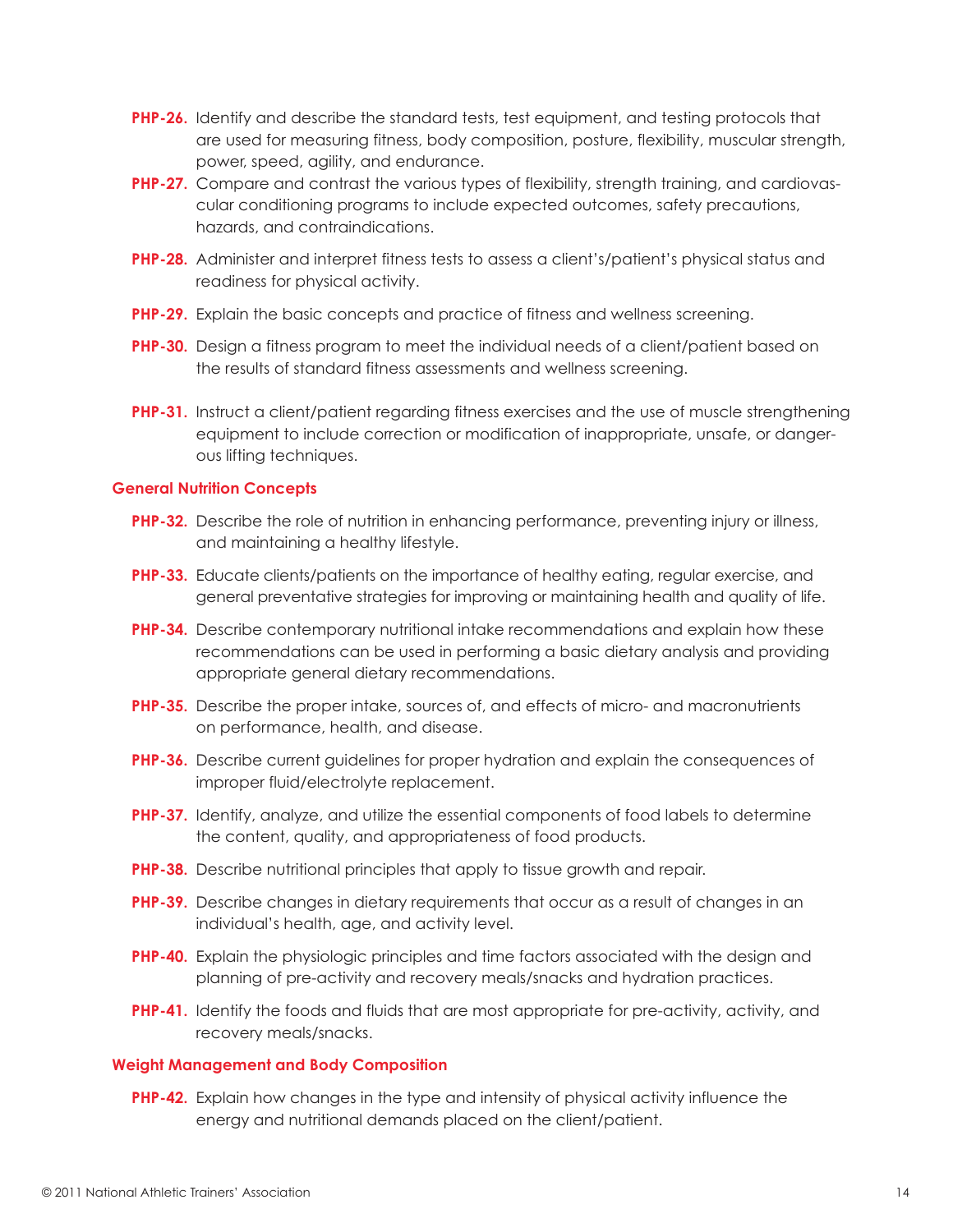- **PHP-43.** Describe the principles and methods of body composition assessment to assess a client's/patient's health status and to monitor changes related to weight management, strength training, injury, disordered eating, menstrual status, and/or bone density status.
- **PHP-44.** Assess body composition by validated techniques.
- **PHP-45.** Describe contemporary weight management methods and strategies needed to support activities of daily life and physical activity.

### **Disordered Eating and Eating Disorders**

- **PHP-46.** Identify and describe the signs, symptoms, physiological, and psychological responses of clients/patients with disordered eating or eating disorders.
- **PHP-47.** Describe the method of appropriate management and referral for clients/patients with disordered eating or eating disorders in a manner consistent with current practice guidelines.

### **Performance Enhancing and Recreational Supplements and Drugs**

- **PHP-48.** Explain the known usage patterns, general effects, and short- and long-term adverse effects for the commonly used dietary supplements, performance enhancing drugs, and recreational drugs.
- **PHP-49.** Identify which therapeutic drugs, supplements, and performance-enhancing substances are banned by sport and/or workplace organizations in order to properly advise clients/patients about possible disqualification and other consequences.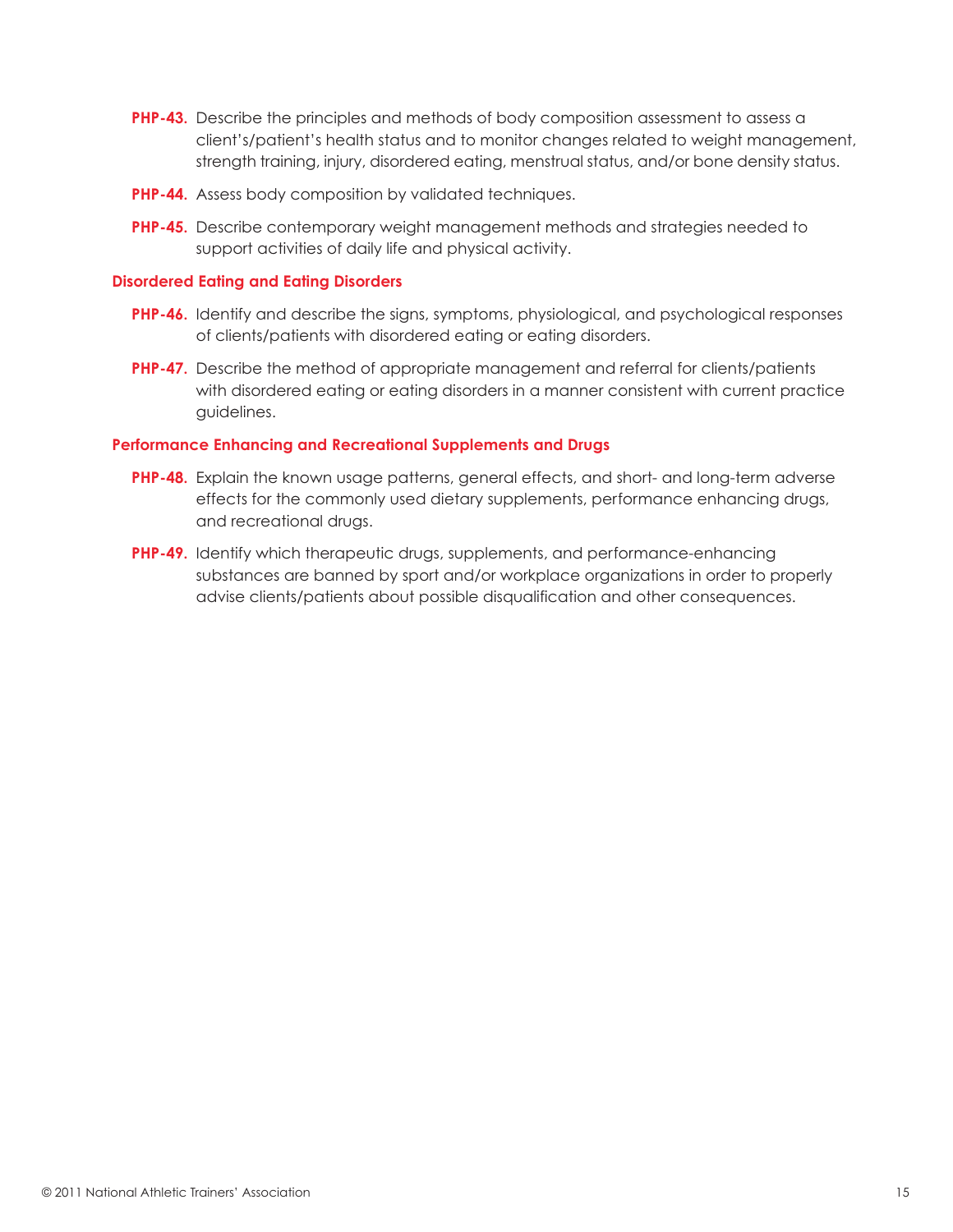# **Clinical Examination and Diagnosis (CE)**

Athletic trainers must possess strong clinical examination skills in order to accurately diagnosis and effectively treat their patients. The clinical examination is an on-going process, repeated to some extent each time the patient is treated. The development of these skills requires a thorough understanding of anatomy, physiology, and biomechanics. Athletic trainers must also apply clinical-reasoning skills throughout the physical examination process in order to assimilate data, select the appropriate assessment tests, and formulate a differential diagnosis.

The competencies identified in this section should be considered in the context of the competencies identified in other domains. For example, the knowledge and skills associated with acute care and therapeutic interventions, while applicable for this domain, are not repeated here.

The clinical examination process is comprehensive and may include a review of the systems and regions identified below based on the patient's relevant history and examination findings. Consideration must also be given to the patient's behavioral and cognitive status and history; competencies addressing this content area are included elsewhere.

### **Systems and Regions**

- **a.** Musculoskeletal
- **b.** Integumentary
- **c.** Neurological
- **d.** Cardiovascular
- **e.** Endocrine
- **f.** Pulmonary
- **g.** Gastrointestinal
- **h.** Hepatobiliary
- **i.** Immune
- **j.** Renal and urogenital
- **k.** The face, including maxillofacial region and mouth
- **l.** Eye, ear, nose, and throat

# **Knowledge and Skills**

- **CE-1.** Describe the normal structures and interrelated functions of the body systems.
- **CE-2.** Describe the normal anatomical, systemic, and physiological changes associated with the lifespan.
- **CE-3.** Identify the common congenital and acquired risk factors and causes of musculoskeletal injuries and common illnesses that may influence physical activity in pediatric, adolescent, adult, and aging populations.
- **CE-4.** Describe the principles and concepts of body movement, including normal osteokinematics and arthrokinematics.
- **CE-5.** Describe the influence of pathomechanics on function.
- **CE-6.** Describe the basic principles of diagnostic imaging and testing and their role in the diagnostic process.
- **CE-7.** Identify the patient's participation restrictions (disabilities) and activity limitations (functional limitations) to determine the impact of the condition on the patient's life.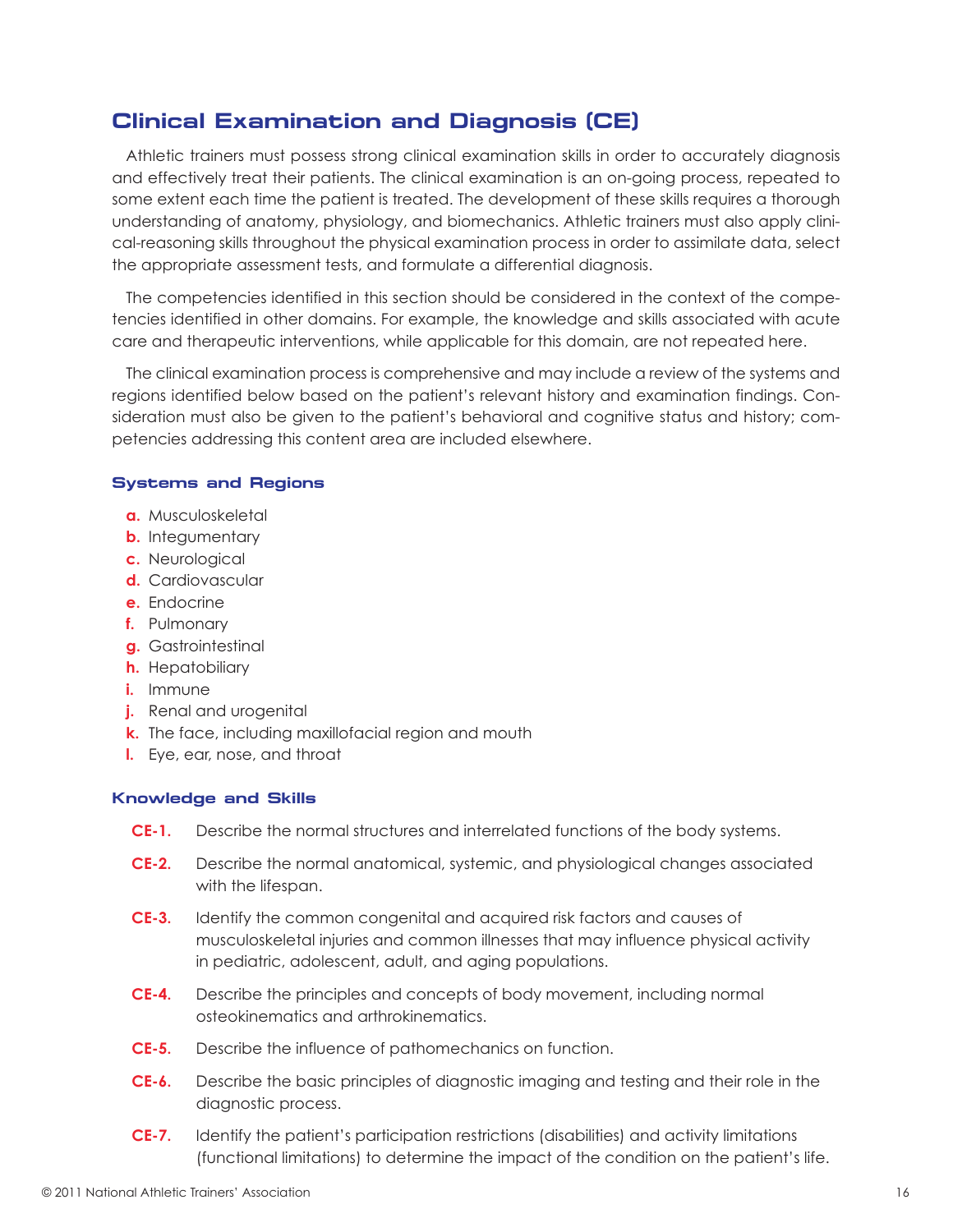- **CE-8.** Explain the role and importance of functional outcome measures in clinical practice and patient health-related quality of life.
- **CE-9.** Identify functional and patient-centered quality of life outcome measures appropriate for use in athletic training practice.
- **CE-10.** Explain diagnostic accuracy concepts including reliability, sensitivity, specificity, likelihood ratios, prediction values, and pre-test and post-test probabilities in the selection and interpretation of physical examination and diagnostic procedures.
- **CE-11.** Explain the creation of clinical prediction rules in the diagnosis and prognosis of various clinical conditions.
- **CE-12.** Apply clinical prediction rules (eg, Ottawa Ankle Rules) during clinical examination procedures.
- **CE-13.** Obtain a thorough medical history that includes the pertinent past medical history, underlying systemic disease, use of medications, the patient's perceived pain, and the history and course of the present condition.
- **CE-14.** Differentiate between an initial injury evaluation and follow-up/reassessment as a means to evaluate the efficacy of the patient's treatment/rehabilitation program, and make modifications to the patient's program as needed.
- **CE-15.** Demonstrate the ability to modify the diagnostic examination process according to the demands of the situation and patient responses.
- **CE-16.** Recognize the signs and symptoms of catastrophic and emergent conditions and demonstrate appropriate referral decisions.
- **CE-17.** Use clinical reasoning skills to formulate an appropriate clinical diagnosis for common illness/disease and orthopedic injuries/conditions.
- **CE-18.** Incorporate the concept of differential diagnosis into the examination process.
- **CE-19.** Determine criteria and make decisions regarding return to activity and/or sports participation based on the patient's current status.
- **CE-20.** Use standard techniques and procedures for the clinical examination of common injuries, conditions, illnesses, and diseases including, but not limited to:
	- **CE-20a.** history taking
	- **CE-20b.** inspection/observation
	- **CE-20c.** palpation
	- **CE-20d.** functional assessment
	- **CE-20e.** selective tissue testing techniques / special tests
	- **CE-20f.** neurological assessments (sensory, motor, reflexes, balance, cognitive function)
	- **CE-20g.** respiratory assessments (auscultation, percussion, respirations, peak-flow)
	- **CE-20h.** circulatory assessments (pulse, blood pressure, auscultation)
	- **CE-20i.** abdominal assessments (percussion, palpation, auscultation)
	- **CE-20j.** other clinical assessments (otoscope, urinalysis, glucometer, temperature, opthalmoscope)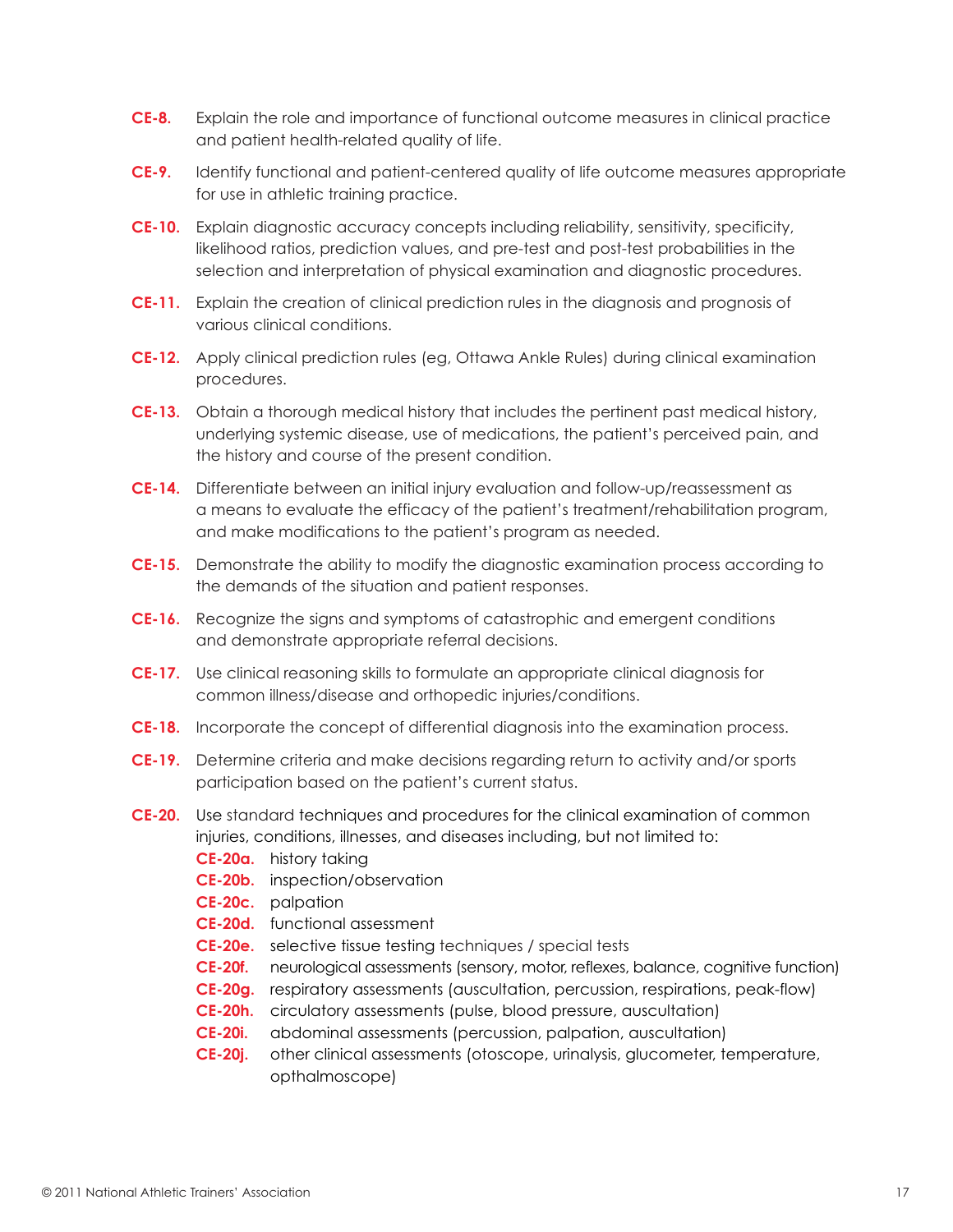- **CE-21.** Assess and interpret findings from a physical examination that is based on the patient's clinical presentation. This exam can include:
	- **CE-21a.** Assessment of posture, gait, and movement patterns
	- **CE-21b.** Palpation
	- **CE-21c.** Muscle function assessment
	- **CE-21d.** Assessment of quantity and quality of osteokinematic joint motion
	- **CE-21e.** Capsular and ligamentous stress testing
	- **CE-21f.** Joint play (arthrokinematics)
	- **CE-21g.** Selective tissue examination techniques / special tests
	- **CE-21h.** Neurologic function (sensory, motor, reflexes, balance, cognition)
	- **CE-21i.** Cardiovascular function (including differentiation between normal and abnormal heart sounds, blood pressure, and heart rate)
	- **CE-21j.** Pulmonary function (including differentiation between normal breath sounds, percussion sounds, number and characteristics of respirations, peak expiratory flow)
	- **CE-21k.** Gastrointestinal function (including differentiation between normal and abnormal bowel sounds)
	- **CE-21l.** Genitourinary function (urinalysis)
	- **CE-21m.** Ocular function (vision, ophthalmoscope)
	- **CE-21n.** Function of the ear, nose, and throat (including otoscopic evaluation)
	- **CE-21o.** Dermatological assessment
	- **CE-21p.** Other assessments (glucometer, temperature)
- **CE-22.** Determine when the findings of an examination warrant referral of the patient.
- **CE-23.** Describe current setting-specific (eg, high school, college) and activity-specific rules and guidelines for managing injuries and illnesses.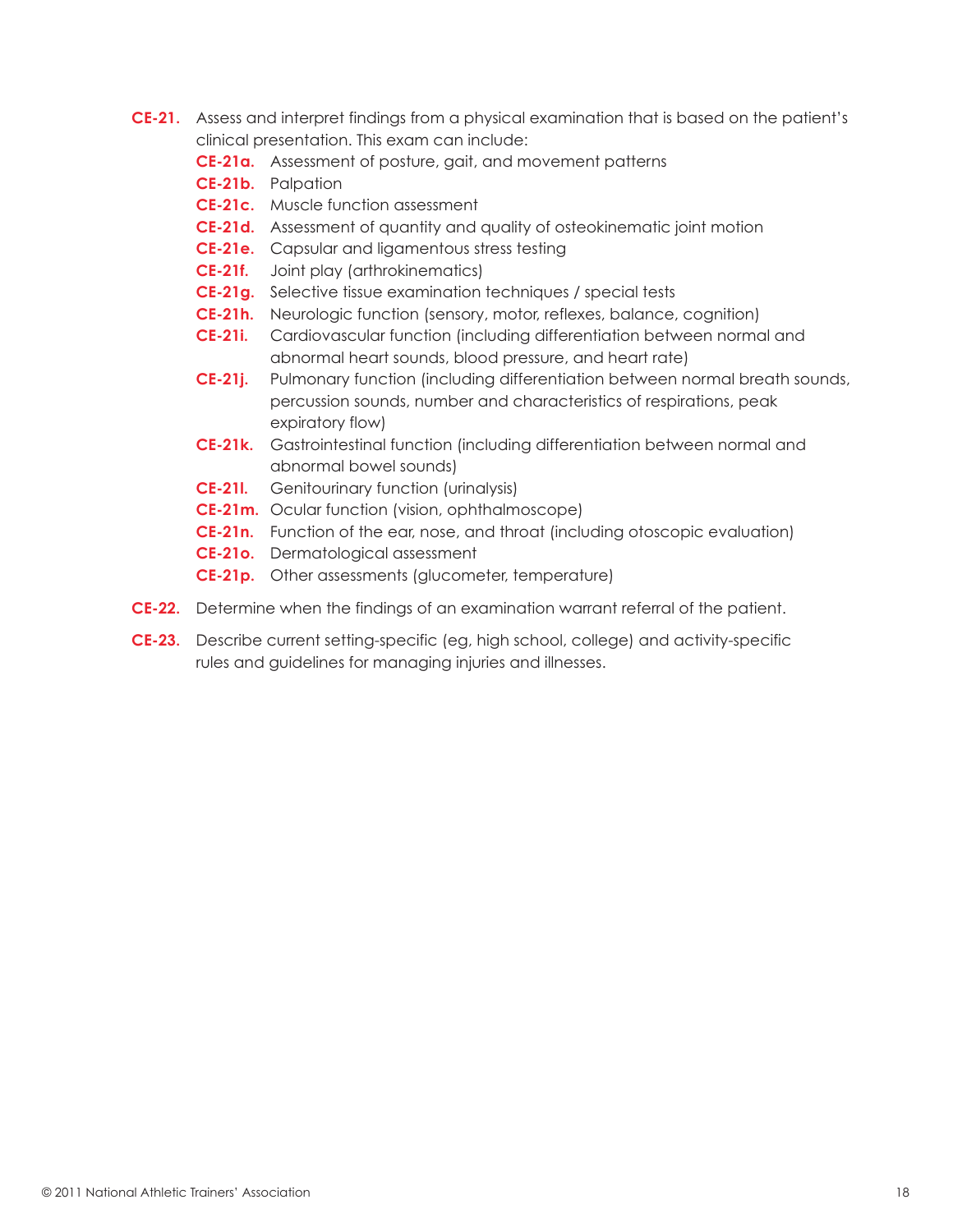# **Acute Care of Injuries and Illnesses (AC)**

Athletic trainers are often present when injuries or other acute conditions occur or are the first healthcare professionals to evaluate a patient. For this reason, athletic trainers must be knowledgeable and skilled in the evaluation and immediate management of acute injuries and illnesses.

The competencies identified in this section should be considered in the context of the competencies identified in other domains. For example, the knowledge and skills associated with the process of examination and documentation, while applicable for this domain, are not repeated here. Likewise, the knowledge and skills associated with the administrative and risk management aspects of planning for an emergency injury/illness situation are not repeated here.

### **Knowledge and Skills**

#### **Planning**

- **AC-1.** Explain the legal, moral, and ethical parameters that define the athletic trainer's scope of acute and emergency care.
- **AC-2.** Differentiate the roles and responsibilities of the athletic trainer from other pre-hospital care and hospital-based providers, including emergency medical technicians/ paramedics, nurses, physician assistants, and physicians.
- **AC-3.** Describe the hospital trauma level system and its role in the transportation decision-making process.

# **Examination**

- **AC-4.** Demonstrate the ability to perform scene, primary, and secondary surveys.
- **AC-5.** Obtain a medical history appropriate for the patient's ability to respond.
- **AC-6.** When appropriate, obtain and monitor signs of basic body functions including pulse, blood pressure, respiration, pulse oximetry, pain, and core temperature. Relate changes in vital signs to the patient's status.
- **AC-7.** Differentiate between normal and abnormal physical findings (eg, pulse, blood pressure, heart and lung sounds, oxygen saturation, pain, core temperature) and the associated pathophysiology.

#### **Immediate Emergent Management**

- **AC-8.** Explain the indications, guidelines, proper techniques, and necessary supplies for removing equipment and clothing in order to access the airway, evaluate and/or stabilize an athlete's injured body part.
- **AC-9.** Differentiate the types of airway adjuncts (oropharygneal airways [OPA], nasopharyngeal airways [NPA] and supraglottic airways [King LT-D or Combitube]) and their use in maintaining a patent airway in adult respiratory and/or cardiac arrest.
- **AC-10.** Establish and maintain an airway, including the use of oro- and nasopharygneal airways, and neutral spine alignment in an athlete with a suspected spine injury who may be wearing shoulder pads, a helmet with and without a face guard, or other protective equipment.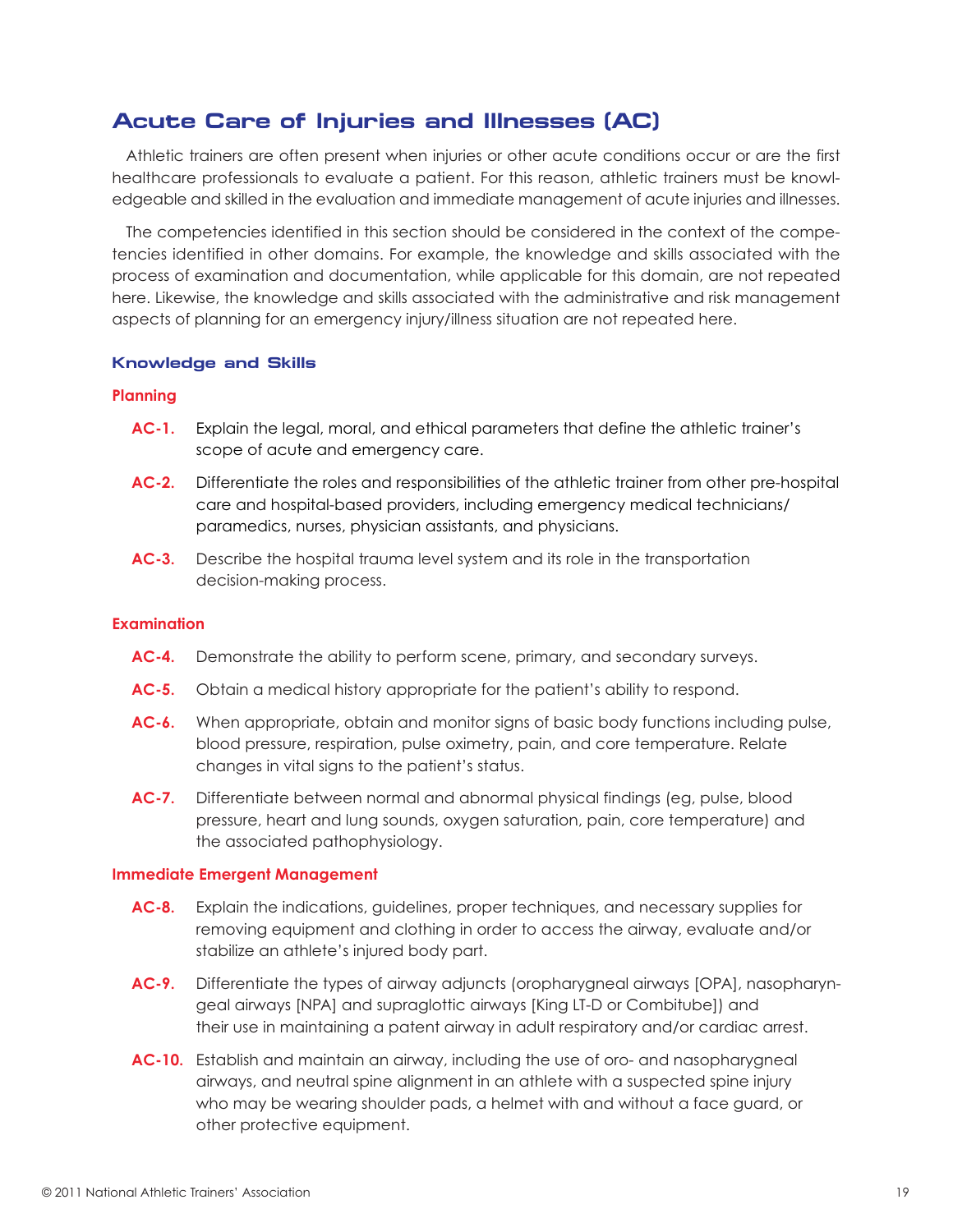- **AC-11.** Determine when suction for airway maintenance is indicated and use according to accepted practice protocols.
- **AC-12.** Identify cases when rescue breathing, CPR, and/or AED use is indicated according to current accepted practice protocols.
- **AC-13.** Utilize an automated external defibrillator (AED) according to current accepted practice protocols.
- **AC-14.** Perform one- and two- person CPR on an infant, child and adult.
- **AC-15.** Utilize a bag valve and pocket mask on a child and adult using supplemental oxygen.
- **AC-16.** Explain the indications, application, and treatment parameters for supplemental oxygen administration for emergency situations.
- **AC-17.** Administer supplemental oxygen with adjuncts (eg, non-rebreather mask, nasal cannula).
- **AC-18.** Assess oxygen saturation using a pulse oximeter and interpret the results to guide decision making.
- **AC-19.** Explain the proper procedures for managing external hemorrhage (eg, direct pressure, pressure points, tourniquets) and the rationale for use of each.
- **AC-20.** Select and use the appropriate procedure for managing external hemorrhage.
- **AC-21.** Explain aseptic or sterile techniques, approved sanitation methods, and universal precautions used in the cleaning, closure, and dressing of wounds.
- **AC-22.** Select and use appropriate procedures for the cleaning, closure, and dressing of wounds, identifying when referral is necessary.
- **AC-23.** Use cervical stabilization devices and techniques that are appropriate to the circumstances of an injury.
- **AC-24.** Demonstrate proper positioning and immobilization of a patient with a suspected spinal cord injury.
- **AC-25.** Perform patient transfer techniques for suspected head and spine injuries utilizing supine log roll, prone log roll with push, prone log roll with pull, and lift-and-slide techniques.
- AC-26. Select the appropriate spine board, including long board or short board, and use appropriate immobilization techniques based on the circumstance of the patient's injury.
- **AC-27.** Explain the role of core body temperature in differentiating between exertional heat stroke, hyponatremia, and head injury.
- **AC-28.** Differentiate the different methods for assessing core body temperature.
- **AC-29.** Assess core body temperature using a rectal probe.
- **AC-30.** Explain the role of rapid full body cooling in the emergency management of exertional heat stroke.
- **AC-31.** Assist the patient in the use of a nebulizer treatment for an asthmatic attack.
- **AC-32.** Determine when use of a metered-dose inhaler is warranted based on a patient's condition.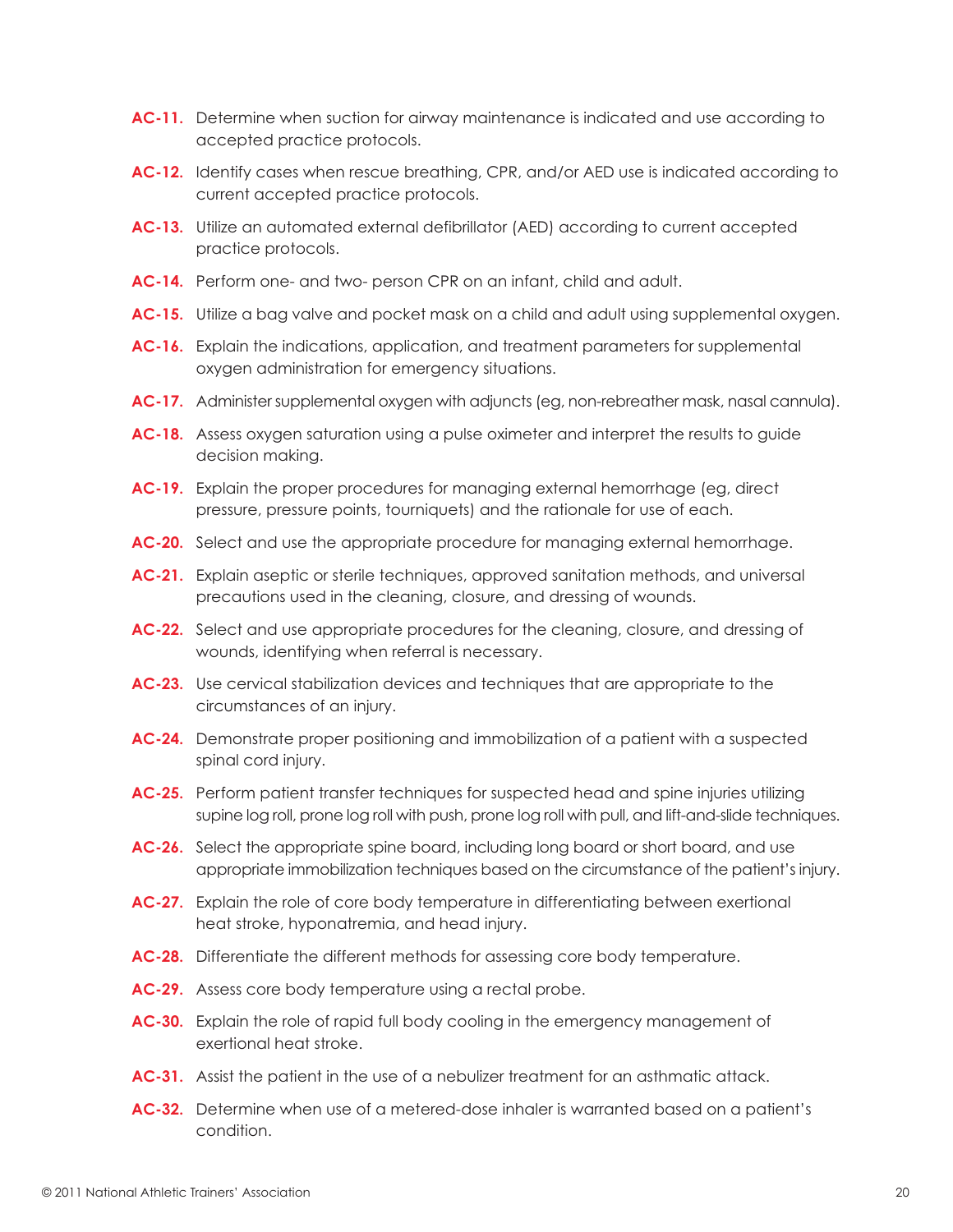- **AC-33.** Instruct a patient in the use of a meter-dosed inhaler in the presence of asthmarelated bronchospasm.
- **AC-34.** Explain the importance of monitoring a patient following a head injury, including the role of obtaining clearance from a physician before further patient participation.
- **AC-35.** Demonstrate the use of an auto-injectable epinephrine in the management of allergic anaphylaxis. Decide when auto-injectable epinephrine use is warranted based on a patient's condition.
- **AC-36.** Identify the signs, symptoms, interventions and, when appropriate, the return-to-participation criteria for:
	- **AC-36a.** sudden cardiac arrest
	- **AC-36b.** brain injury including concussion, subdural and epidural hematomas, second impact syndrome and skull fracture
	- AC-36c. cervical, thoracic, and lumbar spine trauma
	- **AC-36d.** heat illness including heat cramps, heat exhaustion, exertional heat stroke, and hyponatremia
	- **AC-36e.** exertional sickling associated with sickle cell trait
	- **AC-36f.** rhabdomyolysis
	- **AC-36g.** internal hemorrhage
	- **AC-36h.** diabetic emergencies including hypoglycemia and ketoacidosis
	- **AC-36i.** asthma attacks
	- **AC-36j.** systemic allergic reaction, including anaphylactic shock
	- **AC-36k.** epileptic and non-epileptic seizures
	- **AC-36l.** shock
	- **AC-36m.** hypothermia, frostbite
	- **AC-36n.** toxic drug overdoses
	- **AC-36o.** local allergic reaction

#### **Immediate Musculoskeletal Management**

- **AC-37.** Select and apply appropriate splinting material to stabilize an injured body area.
- **AC-38.** Apply appropriate immediate treatment to protect the injured area and minimize the effects of hypoxic and enzymatic injury.
- **AC-39.** Select and implement the appropriate ambulatory aid based on the patient's injury and activity and participation restrictions.

#### **Transportation**

- **AC-40.** Determine the proper transportation technique based on the patient's condition and findings of the immediate examination.
- AC-41. Identify the criteria used in the decision-making process to transport the injured patient for further medical examination.
- **AC-42.** Select and use the appropriate short-distance transportation methods, such as the log roll or lift and slide, for an injured patient in different situations.

#### **Education**

**AC-36.** Instruct the patient in home care and self-treatment plans for acute conditions.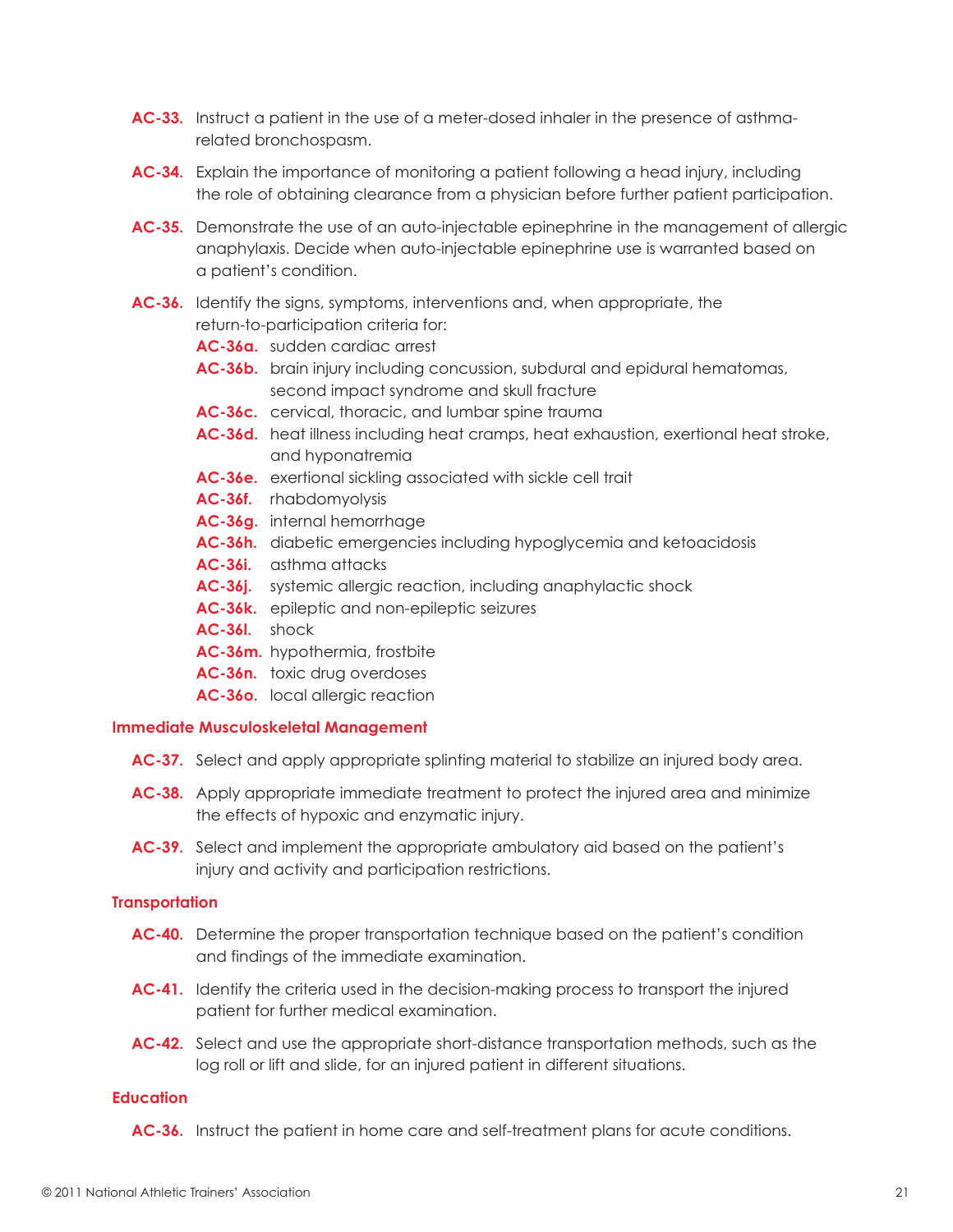# **Therapeutic Interventions (TI)**

Athletic trainers assess the patient's status using clinician- and patient-oriented outcome measures. Based on this assessment and with consideration of the stage of healing and goals, a therapeutic intervention is designed to maximize the patient's participation and health-related quality of life.

A broad range of interventions, methods, techniques, equipment, activities using body movement, and medications are incorporated into this domain. These interventions are designed to enhance function by identifying, remediating, and preventing impairments and activity restrictions (functional limitations) to maximize participation. Rehabilitation is conducted in a wide variety of settings (eg, aquatic, clinic) with basic and contemporary equipment/modalities and on a wide range of patients with respect to age, overall health, and desired level of activity. Therapeutic interventions also include the use of prescription and nonprescription medications. For this reason, the athletic trainer needs to be knowledgeable about common prescription and nonprescription drug indications, adverse reactions, and interactions.

The competencies identified in this section should be considered in the context of the competencies identified in other content areas. For example, the knowledge and skills associated with the process of examination and documentation, while applicable for this content area, are not included here.

#### **Therapeutic interventions include:**

- Techniques to reduce pain
- Techniques to limit edema
- Techniques to restore joint mobility
- Techniques to restore muscle extensibility
- Techniques to restore neuromuscular function
- Exercises to improve strength, endurance, speed, and power
- Activities to improve balance, neuromuscular control, coordination, and agility
- Exercises to improve gait, posture, and body mechanics
- Exercises to improve cardiorespiratory fitness
- Functional exercises (eg, sports- or activity-specific)
- Exercises which comprise a home-based program
- Aquatic therapy
- Therapeutic modalities
	- superficial thermal agents (eg, hot pack, ice)
	- electrical stimulation
	- therapeutic ultrasound
	- diathermy
	- therapeutic low-level laser and light therapy
	- mechanical modalities
		- traction
		- intermittent compression
		- continuous passive motion
		- massage
		- biofeedback
- Therapeutic medications (as guided by applicable state and federal law)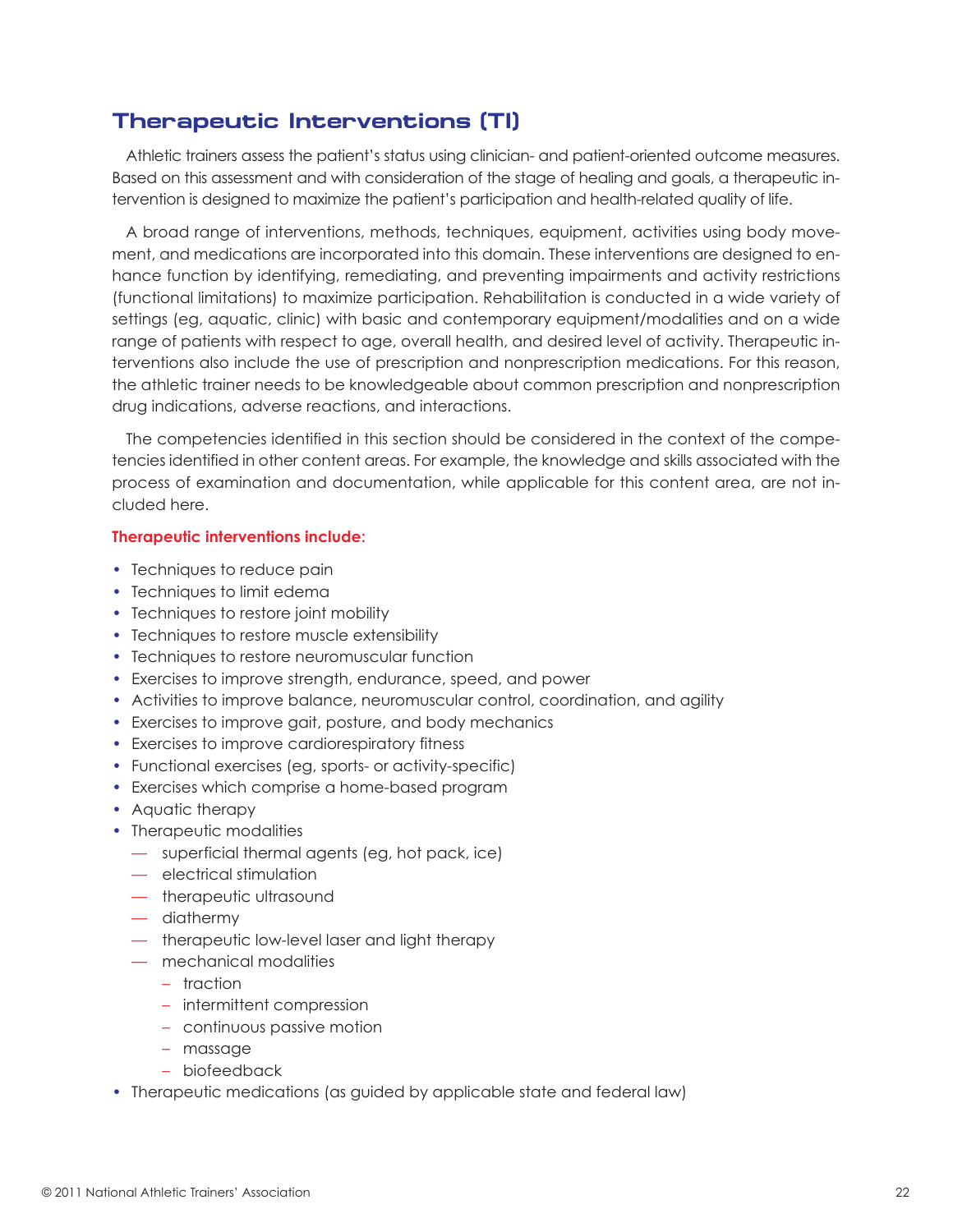## **Knowledge and Skills**

#### **Physical Rehabilitation and Therapeutic Modalities**

- **TI-1.** Describe and differentiate the physiological and pathophysiological responses to inflammatory and non-inflammatory conditions and the influence of these responses on the design, implementation, and progression of a therapeutic intervention.
- **TI-2.** Compare and contrast contemporary theories of pain perception and pain modulation.
- **TI-3.** Differentiate between palliative and primary pain-control interventions.
- **TI-4.** Analyze the impact of immobilization, inactivity, and mobilization on the body systems (eg, cardiovascular, pulmonary, musculoskeletal) and injury response.
- **TI-5.** Compare and contrast the variations in the physiological response to injury and healing across the lifespan.
- **TI-6.** Describe common surgical techniques, including interpretation of operative reports, and any resulting precautions, contraindications, and comorbidities that impact the selection and progression of a therapeutic intervention program.
- **TI-7.** Identify patient- and clinician-oriented outcomes measures commonly used to recommend activity level, make return to play decisions, and maximize patient outcomes and progress in the treatment plan.
- **TI-8.** Explain the theory and principles relating to expected physiological response(s) during and following therapeutic interventions.
- **TI-9.** Describe the laws of physics that (1) underlay the application of thermal, mechanical, electromagnetic, and acoustic energy to the body and (2) form the foundation for the development of therapeutic interventions (eg, stress-strain, leverage, thermodynamics, energy transmission and attenuation, electricity).
- **TI-10.** Integrate self-treatment into the intervention when appropriate, including instructing the patient regarding self-treatment plans.
- **TI-11.** Design therapeutic interventions to meet specified treatment goals.
	- **TI-11a.** Assess the patient to identify indications, contraindications, and precautions applicable to the intended intervention.
	- **TI-11b.** Position and prepare the patient for various therapeutic interventions.
	- **TI-11c.** Describe the expected effects and potential adverse reactions to the patient.
	- **TI-11d.** Instruct the patient how to correctly perform rehabilitative exercises.
	- **TI-11e.** Apply the intervention, using parameters appropriate to the intended outcome.
	- **TI-11f.** Reassess the patient to determine the immediate impact of the intervention.
- **TI-12.** Use the results of on-going clinical examinations to determine when a therapeutic intervention should be progressed, regressed or discontinued.
- **TI-13.** Describe the relationship between the application of therapeutic modalities and the incorporation of active and passive exercise and/or manual therapies, including therapeutic massage, myofascial techniques, and muscle energy techniques.
- **TI-14.** Describe the use of joint mobilization in pain reduction and restoration of joint mobility.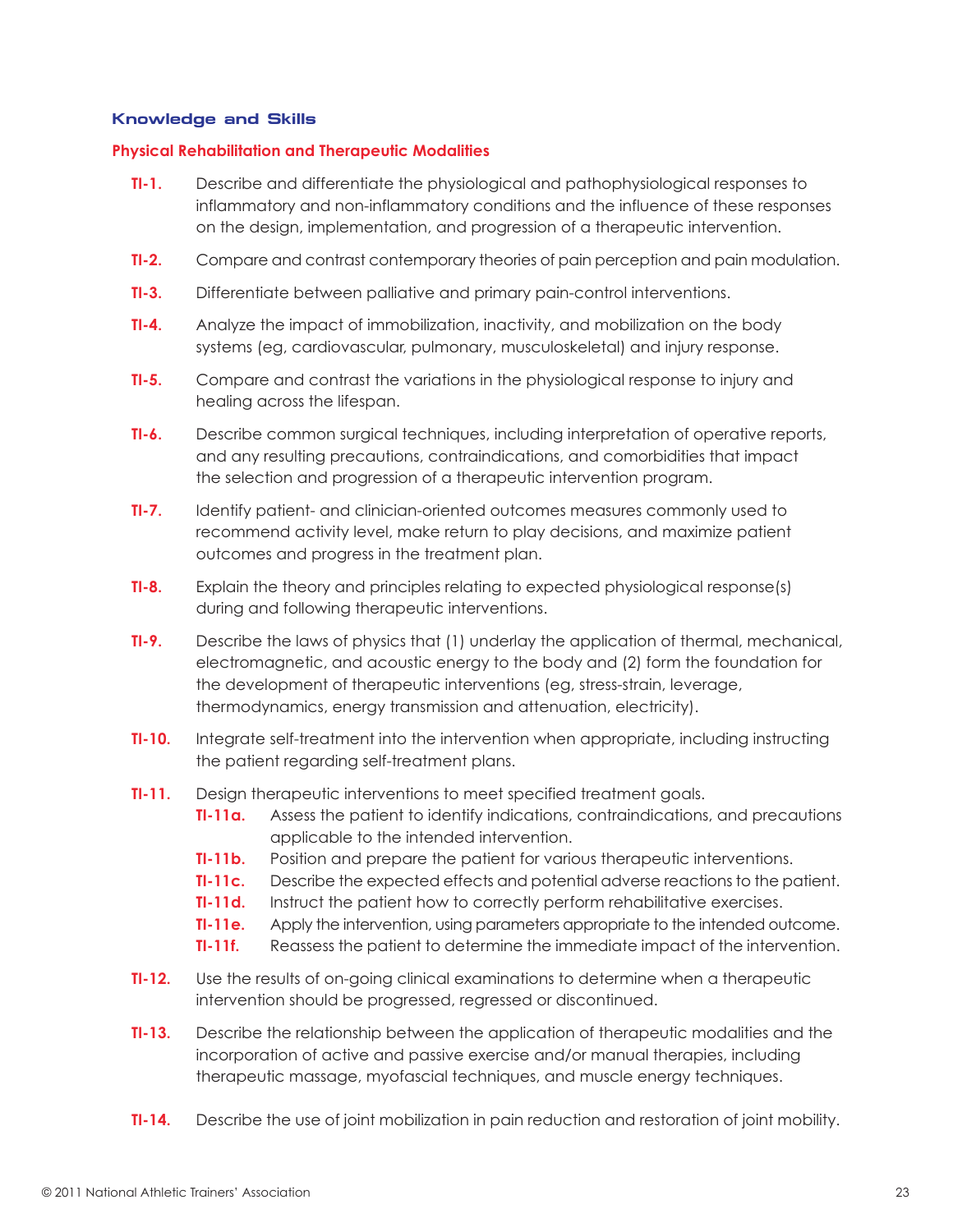- **TI-15.** Perform joint mobilization techniques as indicated by examination findings.
- **TI-16.** Fabricate and apply taping, wrapping, supportive, and protective devices to facilitate return to function.
- **TI-17.** Analyze gait and select appropriate instruction and correction strategies to facilitate safe progression to functional gait pattern.
- **TI-18.** Explain the relationship between posture, biomechanics, and ergodynamics and the need to address these components in a therapeutic intervention.
- **TI-19.** Identify manufacturer, institutional, state, and/or federal standards that influence approval, operation, inspection, maintenance and safe application of therapeutic modalities and rehabilitation equipment.
- **TI-20.** Inspect therapeutic equipment and the treatment environment for potential safety hazards.

### **Therapeutic Medications**

- **TI-21.** Explain the federal, state, and local laws, regulations and procedures for the proper storage, disposal, transportation, dispensing (administering where appropriate), and documentation associated with commonly used prescription and nonprescription medications.
- **TI-22.** Identify and use appropriate pharmaceutical terminology for management of medications, inventory control, and reporting of pharmacological agents commonly used in an athletic training facility.
- **TI-23.** Use an electronic drug resource to locate and identify indications, contraindications, precautions, and adverse reactions for common prescription and nonprescription medications.
- **TI-24.** Explain the major concepts of pharmacokinetics and the influence that exercise might have on these processes.
- **TI-25.** Explain the concepts related to bioavailability, half-life, and bioequivalence (including the relationship between generic and brand name drugs) and their relevance to the patient, the choice of medication, and the dosing schedule.
- **TI-26.** Explain the pharmacodynamic principles of receptor theory, dose-response relationship, placebo effect, potency, and drug interactions as they relate to the mechanism of drug action and therapeutic effectiveness.
- **TI-27.** Describe the common routes used to administer medications and their advantages and disadvantages.
- **TI-28.** Properly assist and/or instruct the patient in the proper use, cleaning, and storage of drugs commonly delivered by metered dose inhalers, nebulizers, insulin pumps, or other parenteral routes as prescribed by the physician.
- **TI-29.** Describe how common pharmacological agents influence pain and healing and their influence on various therapeutic interventions.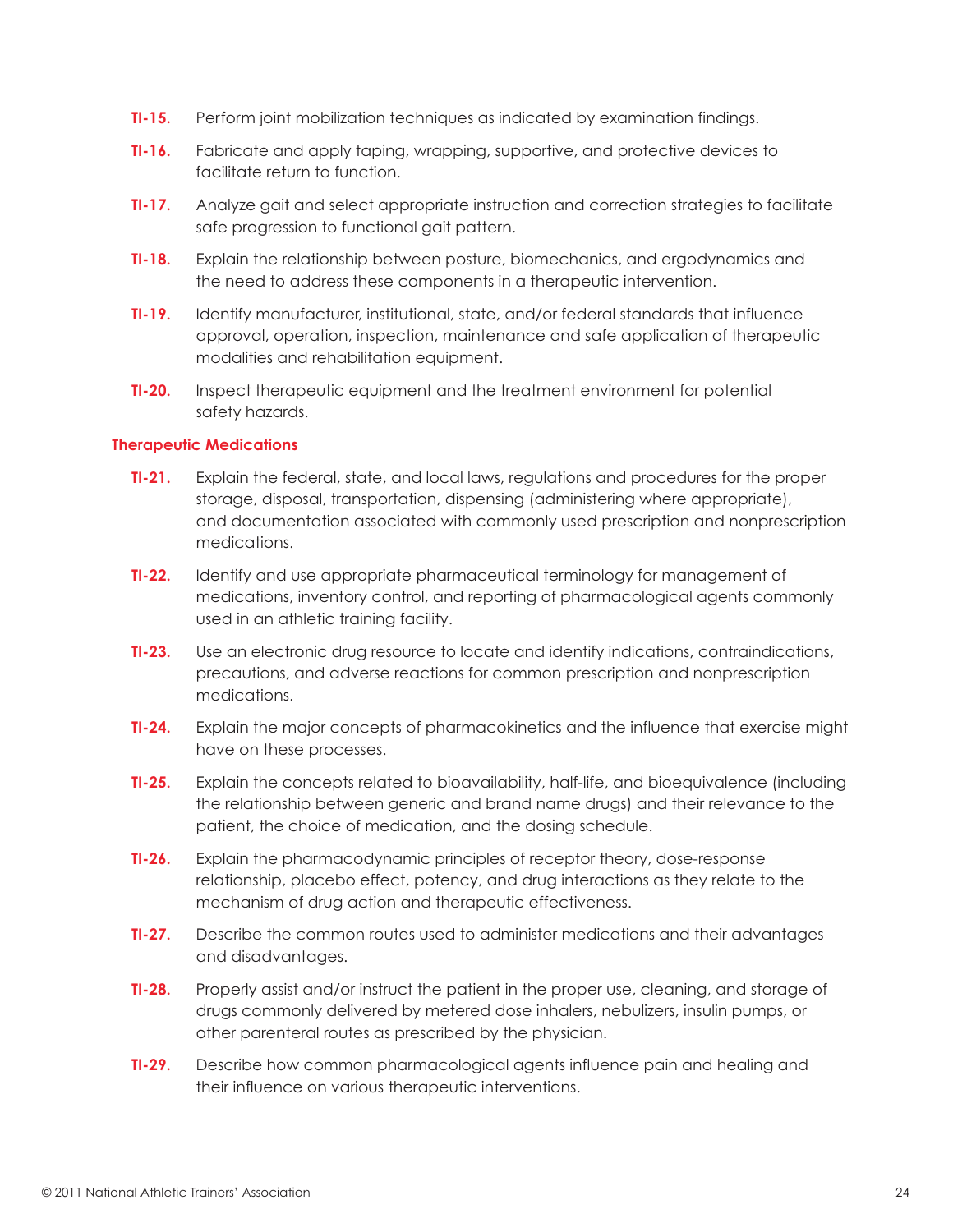- **TI-30.** Explain the general therapeutic strategy, including drug categories used for treatment, desired treatment outcomes, and typical duration of treatment, for the following common diseases and conditions: asthma, diabetes, hypertension, infections, depression, GERD, allergies, pain, inflammation, and the common cold.
- **TI-31.** Optimize therapeutic outcomes by communicating with patients and/or appropriate healthcare professionals regarding compliance issues, drug interactions, adverse drug reactions, and sub-optimal therapy.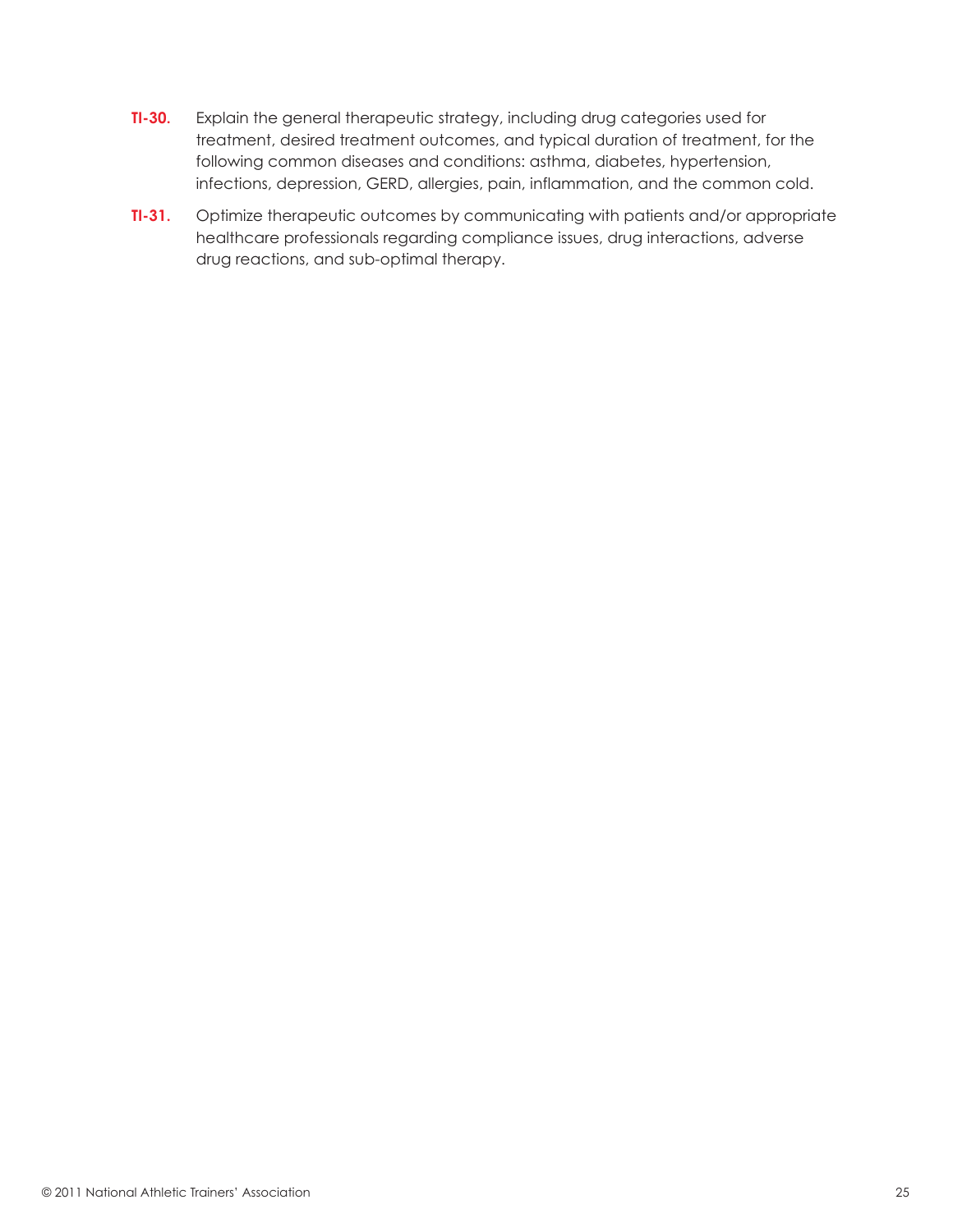# **Psychosocial Strategies and Referral (PS)**

Athletic trainers must be able to recognize clients/patients exhibiting abnormal social, emotional, and mental behaviors. Coupled with recognition is the ability to intervene and refer these individuals as necessary. Additionally, athletic trainers appreciate the role of mental health in injury and recovery and use interventions to optimize the connection between mental health and restoration of participation.

# **Knowledge and Skills**

# **Theoretical Background**

- **PS-1.** Describe the basic principles of personality traits, trait anxiety, locus of control, intrinsic and extrinsic motivation, and patient and social environment interactions as they affect patient interactions.
- **PS-2.** Explain the theoretical background of psychological and emotional responses to injury and forced inactivity (eg, cognitive appraisal model, stress response model).
- **PS-3.** Describe how psychosocial considerations affect clinical decision-making related to return to activity or participation (eg, motivation, confidence).
- **PS-4.** Summarize and demonstrate the basic processes of effective interpersonal and cross-cultural communication as it relates to interactions with patients and others involved in the healthcare of the patient.
- **PS-5.** Summarize contemporary theory regarding educating patients of all ages and cultural backgrounds to effect behavioral change.

# **Psychosocial Strategies**

- **PS-6.** Explain the importance of educating patients, parents/guardians, and others regarding the condition in order to enhance the psychological and emotional well-being of the patient.
- **PS-7.** Describe the psychological techniques (eg, goal setting, imagery, positive self-talk, relaxation/anxiety reduction) that the athletic trainer can use to motivate the patient during injury rehabilitation and return to activity processes.
- **PS-8.** Describe psychological interventions (eg, goal setting, motivational techniques) that are used to facilitate a patient's physical, psychological, and return to activity needs.
- **PS-9.** Describe the psychosocial factors that affect persistent pain sensation and perception (eg, emotional state, locus of control, psychodynamic issues, sociocultural factors, personal values and beliefs) and identify multidisciplinary approaches for assisting patients with persistent pain.
- **PS-10.** Explain the impact of sociocultural issues that influence the nature and quality of healthcare received (eg, cultural competence, access to appropriate healthcare providers, uninsured/underinsured patients, insurance) and formulate and implement strategies to maximize client/patient outcomes.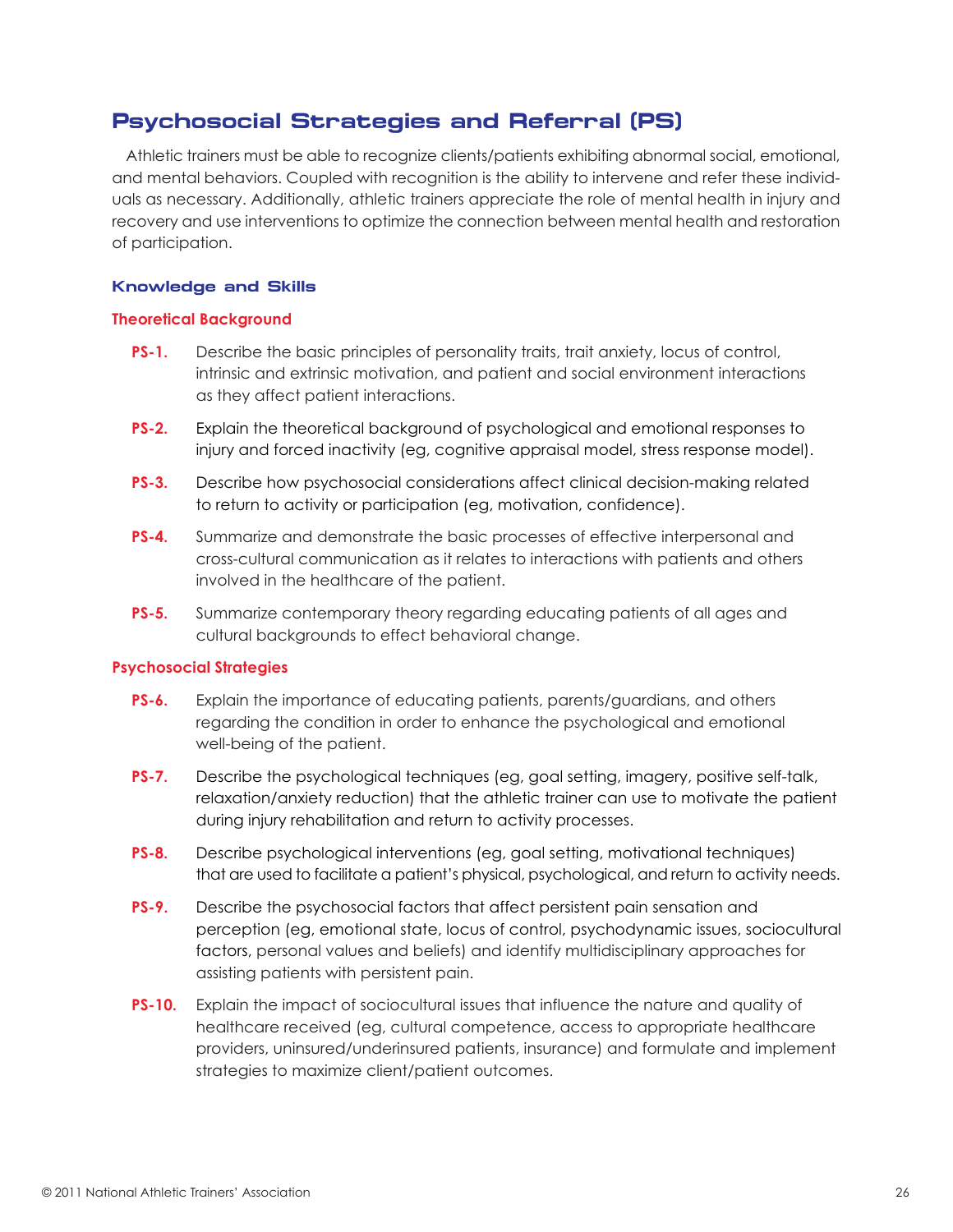### **Mental Health and Referral**

- **PS-11.** Describe the role of various mental healthcare providers (eg, psychiatrists, psychologists, counselors, social workers) that may comprise a mental health referral network.
- **PS-12.** Identify and refer clients/patients in need of mental healthcare.
- **PS-13.** Identify and describe the basic signs and symptoms of mental health disorders (eg, psychosis, neurosis; sub-clinical mood disturbances (eg, depression, anxiety); and personal/social conflict (eg, adjustment to injury, family problems, academic or emotional stress, personal assault or abuse, sexual assault or harassment) that may indicate the need for referral to a mental healthcare professional.
- **PS-14.** Describe the psychological and sociocultural factors associated with common eating disorders.
- **PS-15.** Identify the symptoms and clinical signs of substance misuse/abuse, the psychological and sociocultural factors associated with such misuse/abuse, its impact on an individual's health and physical performance, and the need for proper referral to a healthcare professional.
- **PS-16.** Formulate a referral for an individual with a suspected mental health or substance abuse problem.
- **PS-17.** Describe the psychological and emotional responses to a catastrophic event, the potential need for a psychological intervention and a referral plan for all parties affected by the event.
- **PS-18.** Provide appropriate education regarding the condition and plan of care to the patient and appropriately discuss with others as needed and as appropriate to protect patient privacy.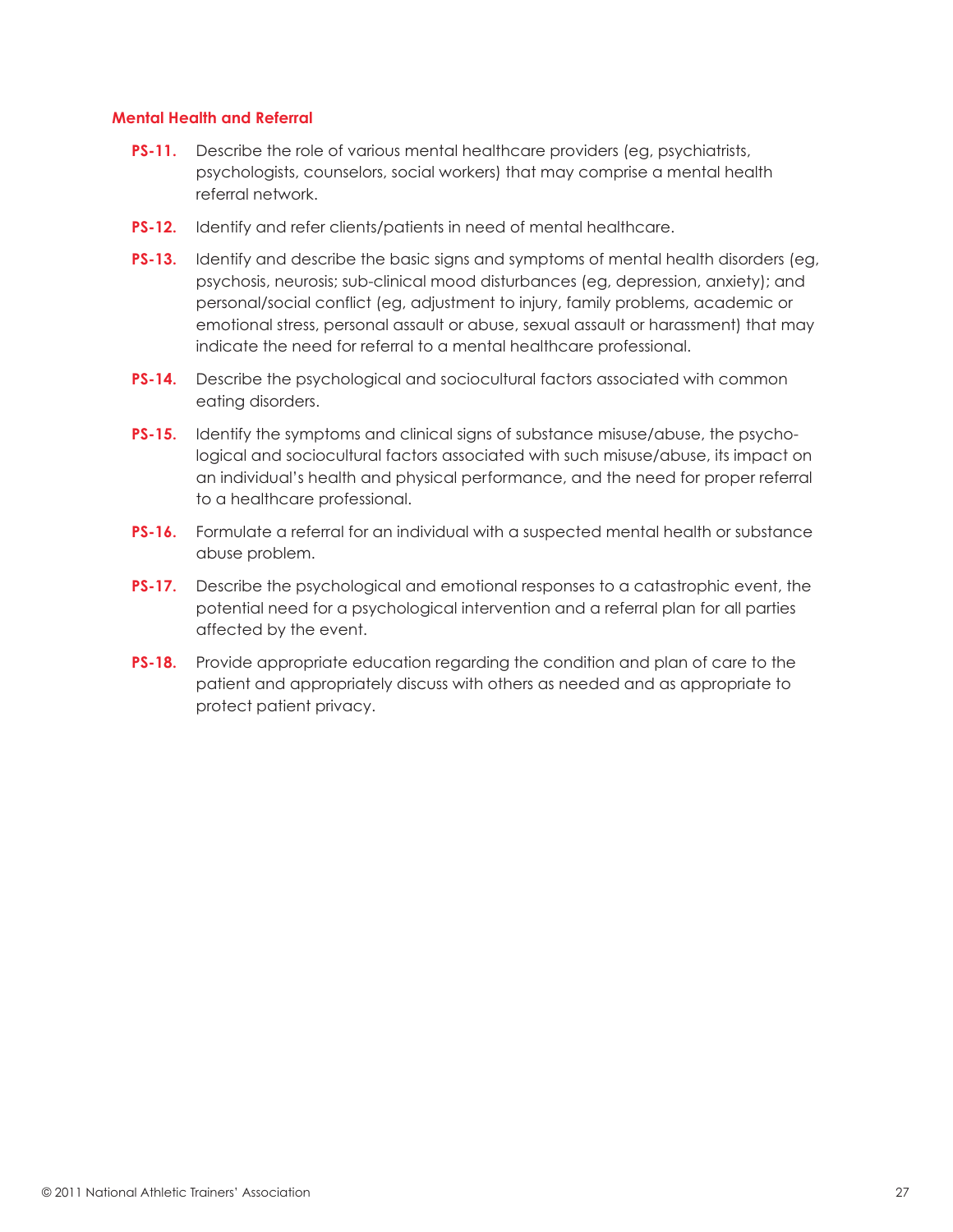# **Healthcare Administration (HA)**

Athletic trainers function within the context of a complex healthcare system. Integral to this function is an understanding of risk management, healthcare delivery mechanisms, insurance, reimbursement, documentation, patient privacy, and facility management.

### **Knowledge and Skills**

- **HA-1.** Describe the role of the athletic trainer and the delivery of athletic training services within the context of the broader healthcare system.
- **HA-2.** Describe the impact of organizational structure on the daily operations of a healthcare facility.
- **HA-3.** Describe the role of strategic planning as a means to assess and promote organizational improvement.
- **HA-4.** Describe the conceptual components of developing and implementing a basic business plan.
- **HA-5.** Describe basic healthcare facility design for a safe and efficient clinical practice setting.
- **HA-6.** Explain components of the budgeting process including: purchasing, requisition, bidding, request for proposal, inventory, profit and loss ratios, budget balancing, and return on investments.
- **HA-7.** Assess the value of the services provided by an athletic trainer (eg, return on investment).
- **HA-8.** Develop operational and capital budgets based on a supply inventory and needs assessment; including capital equipment, salaries and benefits, trending analysis, facility cost, and common expenses.
- **HA-9.** Identify the components that comprise a comprehensive medical record.
- **HA-10.** Identify and explain the statutes that regulate the privacy and security of medical records.
- **HA-11.** Use contemporary documentation strategies to effectively communicate with patients, physicians, insurers, colleagues, administrators, and parents or family members.
- **HA-12.** Use a comprehensive patient-file management system for appropriate chart documentation, risk management, outcomes, and billing.
- **HA-13.** Define state and federal statutes that regulate employment practices.
- **HA-14.** Describe principles of recruiting, selecting, hiring, and evaluating employees.
- **HA-15.** Identify principles of recruiting, selecting, employing, and contracting with physicians and other medical and healthcare personnel in the deployment of healthcare services.
- **HA-16.** Describe federal and state infection control regulations and guidelines, including universal precautions as mandated by the Occupational Safety and Health Administration (OSHA), for the prevention, exposure, and control of infectious diseases, and discuss how they apply to the practicing of athletic training.
- **HA-17.** Identify key regulatory agencies that impact healthcare facilities, and describe their function in the regulation and overall delivery of healthcare.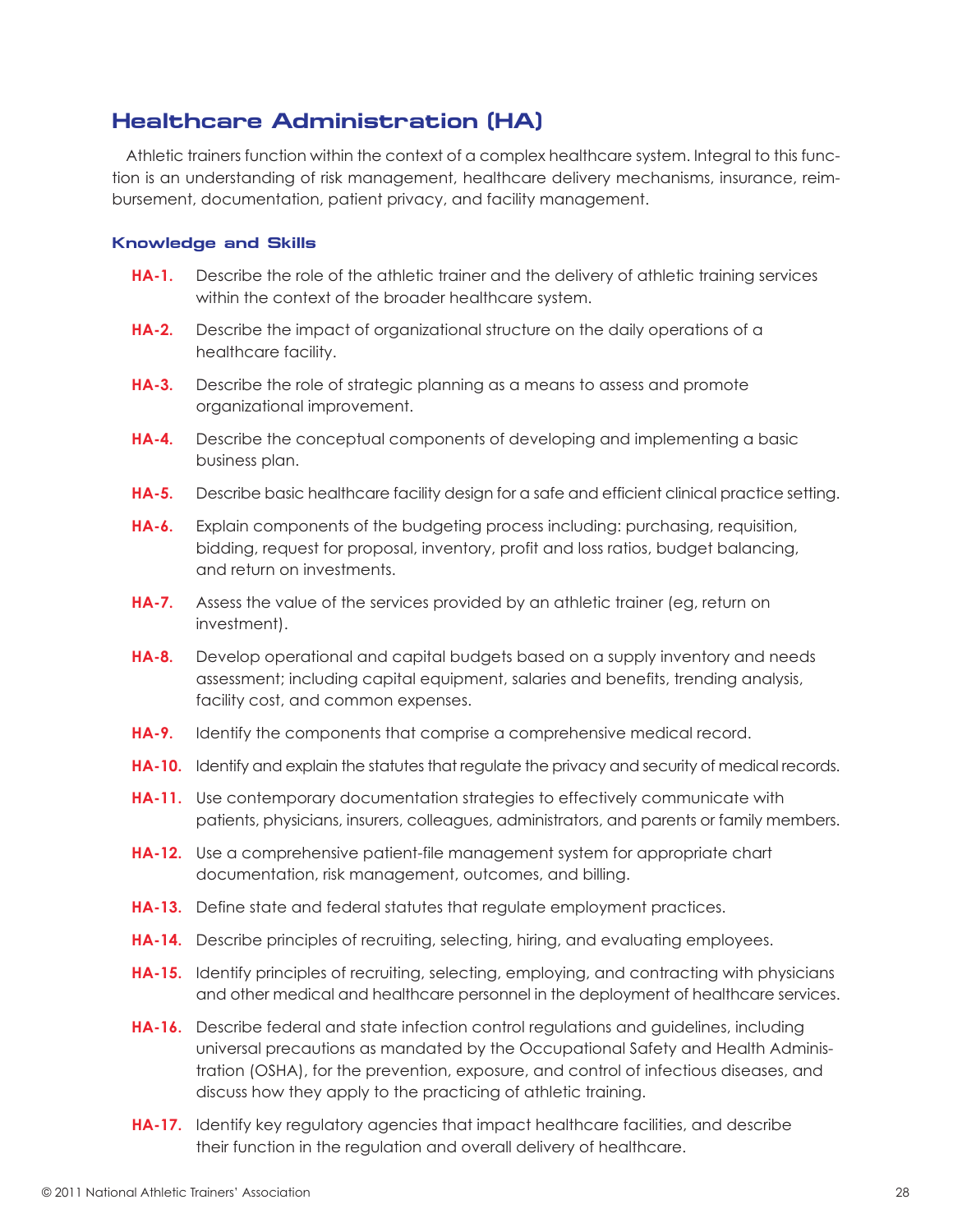- **HA-18.** Describe the basic legal principles that apply to an athletic trainer's responsibilities.
- **HA-19.** Identify components of a risk management plan to include security, fire, electrical and equipment safety, emergency preparedness, and hazardous chemicals.
- **HA-20.** Create a risk management plan and develop associated policies and procedures to guide the operation of athletic training services within a healthcare facility to include issues related to security, fire, electrical and equipment safety, emergency preparedness, and hazardous chemicals.
- **HA-21.** Develop comprehensive, venue-specific emergency action plans for the care of acutely injured or ill individuals.
- **HA-22.** Develop specific plans of care for common potential emergent conditions (eg, asthma attack, diabetic emergency).
- **HA-23.** Identify and explain the recommended or required components of a pre-participation examination based on appropriate authorities' rules, guidelines, and/or recommendations.
- **HA-24.** Describe a plan to access appropriate medical assistance on disease control, notify medical authorities, and prevent disease epidemics.
- **HA-25.** Describe common health insurance models, insurance contract negotiation, and the common benefits and exclusions identified within these models.
- **HA-26.** Describe the criteria for selection, common features, specifications, and required documentation needed for secondary, excess accident, and catastrophic health insurance.
- **HA-27.** Describe the concepts and procedures for revenue generation and reimbursement.
- **HA-28.** Understand the role of and use diagnostic and procedural codes when documenting patient care.
- **HA-29.** Explain typical administrative policies and procedures that govern first aid and emergency care.
- **HA-30.** Describe the role and functions of various healthcare providers and protocols that govern the referral of patients to these professionals.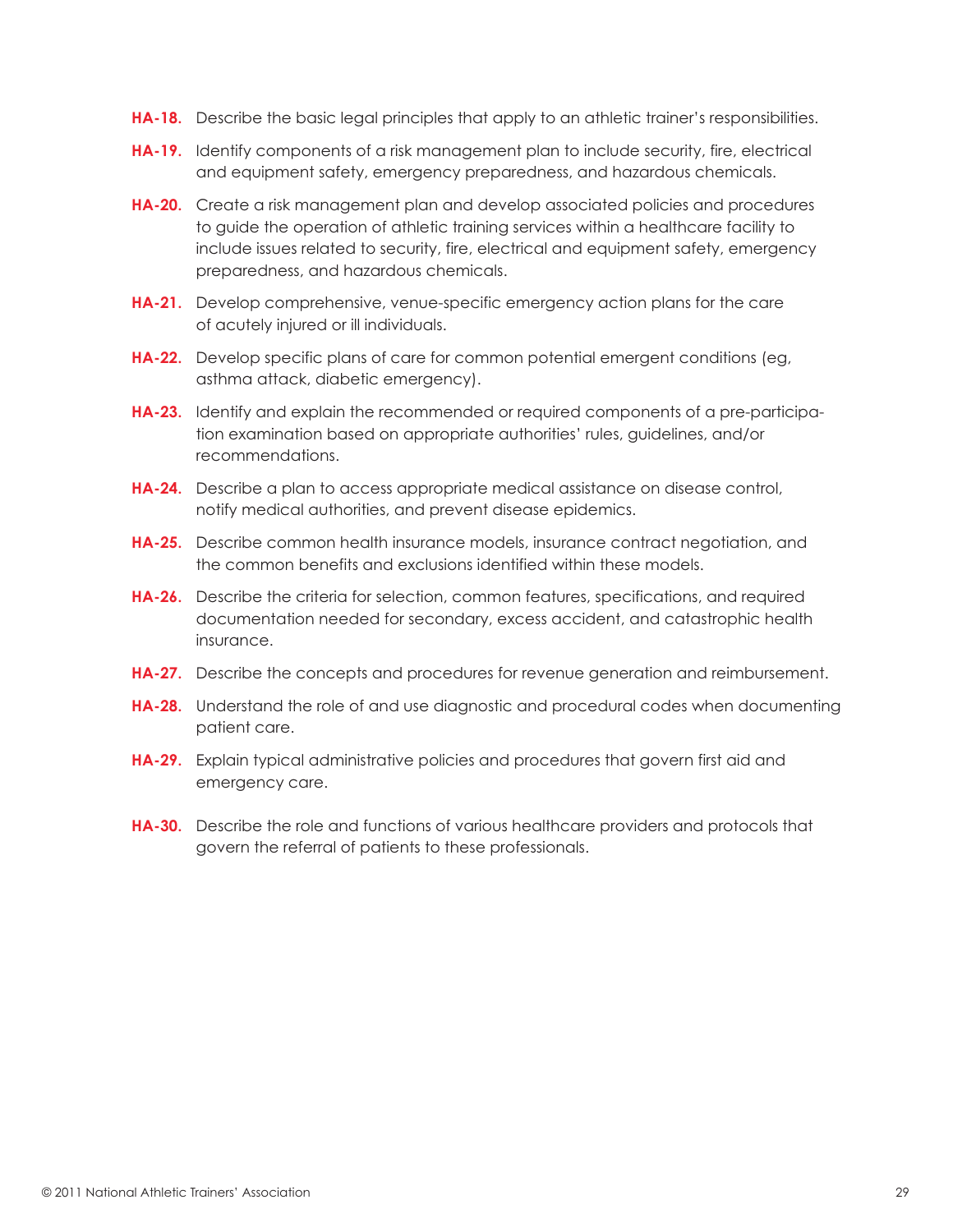# **Professional Development and Responsibility (PD)**

The provision of high quality patient care requires that the athletic trainer maintain current competence in the constantly changing world of healthcare. Athletic trainers must also embrace the need to practice within the limits of state and national regulation using moral and ethical judgment. As members of a broader healthcare community, athletic trainers work collaboratively with other healthcare providers and refer clients/patients when such referral is warranted.

### **Knowledge and Skills**

- **PD-1.** Summarize the athletic training profession's history and development and how current athletic training practice has been influenced by its past.
- **PD-2.** Describe the role and function of the National Athletic Trainers' Association and its influence on the profession.
- **PD-3.** Describe the role and function of the Board of Certification, the Commission on Accreditation of Athletic Training Education, and state regulatory boards.
- **PD-4.** Explain the role and function of state athletic training practice acts and registration, licensure, and certification agencies including (1) basic legislative processes for the implementation of practice acts, (2) rationale for state regulations that govern the practice of athletic training, and (3) consequences of violating federal and state regulatory acts.
- **PD-5.** Access, analyze, and differentiate between the essential documents of the national governing, credentialing and regulatory bodies, including, but not limited to, the NATA *Athletic Training Educational Competencies*, the BOC *Standards of Professional Practice*, the NATA *Code of Ethics*, and the BOC *Role Delineation Study/Practice Analysis*.
- **PD-6.** Explain the process of obtaining and maintaining necessary local, state, and national credentials for the practice of athletic training.
- **PD-7.** Perform a self-assessment of professional competence and create a professional development plan to maintain necessary credentials and promote life-long learning strategies.
- **PD-8.** Differentiate among the preparation, scopes of practice, and roles and responsibilities of healthcare providers and other professionals with whom athletic trainers interact.
- **PD-9.** Specify when referral of a client/patient to another healthcare provider is warranted and formulate and implement strategies to facilitate that referral.
- **PD-10.** Develop healthcare educational programming specific to the target audience (eg, clients/patients, healthcare personnel, administrators, parents, general public).
- **PD-11.** Identify strategies to educate colleagues, students, patients, the public, and other healthcare professionals about the roles, responsibilities, academic preparation, and scope of practice of athletic trainers.
- **PD-12.** Identify mechanisms by which athletic trainers influence state and federal healthcare regulation.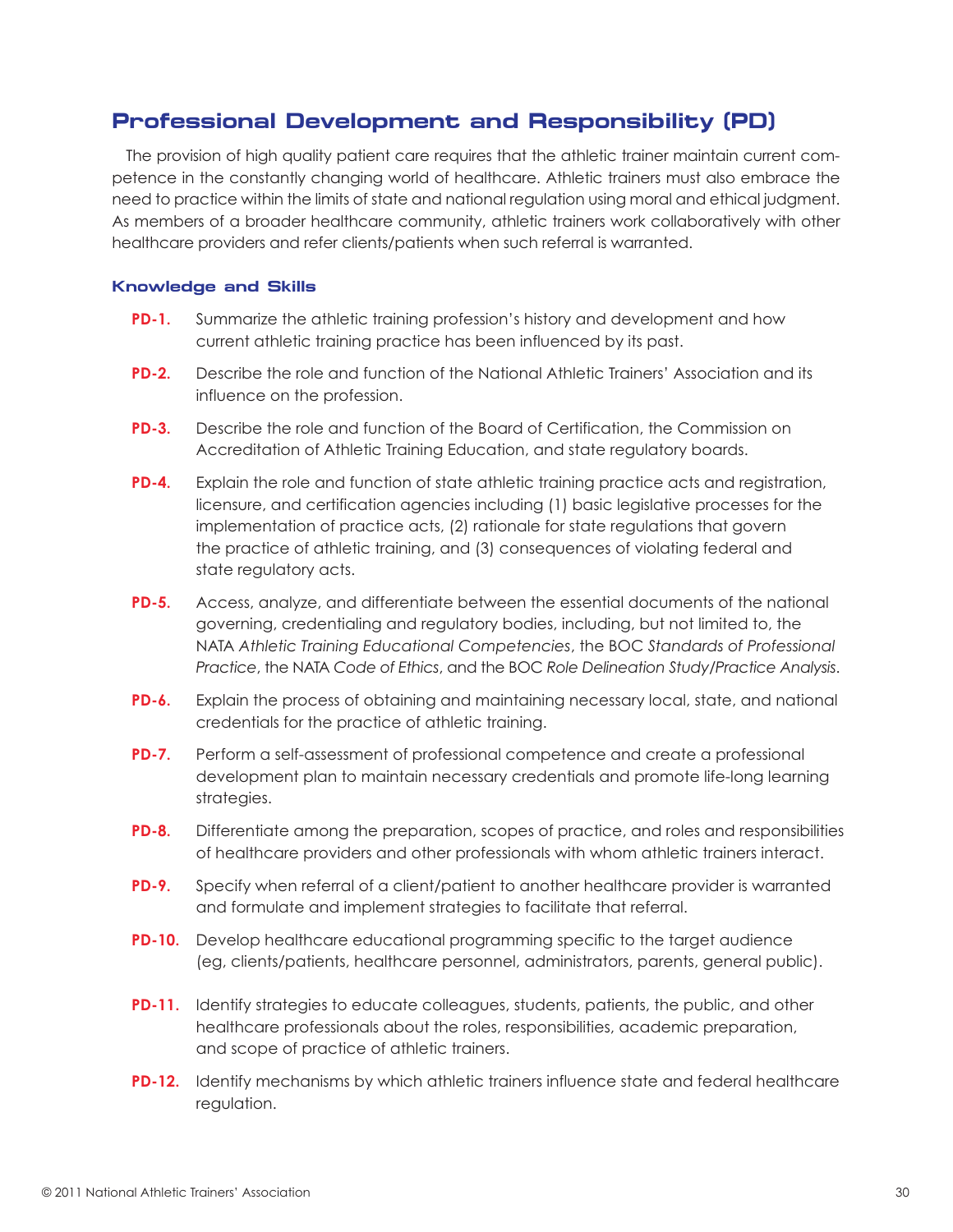# **Clinical Integration Proficiencies (CIP)**

The clinical integration proficiencies (CIPs) represent the synthesis and integration of knowledge, skills, and clinical decision-making into actual client/patient care. The CIPs have been reorganized into this section (rather than at the end of each content area) to reflect their global nature. For example, therapeutic interventions do not occur in isolation from physical assessment.

In most cases, assessment of the CIPs should occur when the student is engaged in real client/patient care and may be necessarily assessed over multiple interactions with the same client/patient. In a few instances, assessment may require simulated scenarios, as certain circumstances may occur rarely but are nevertheless important to the well-prepared practitioner.

The incorporation of evidence-based practice principles into care provided by athletic trainers is central to optimizing outcomes. Assessment of student competence in the CIPs should reflect the extent to which these principles are integrated. Assessment of students in the use of Foundational Behaviors in the context of real patient care should also occur.

# **Prevention & Health Promotion**

- **CIP-1.** Administer testing procedures to obtain baseline data regarding a client's/patient's level of general health (including nutritional habits, physical activity status, and body composition). Use this data to design, implement, evaluate, and modify a program specific to the performance and health goals of the patient. This will include instructing the patient in the proper performance of the activities, recognizing the warning signs and symptoms of potential injuries and illnesses that may occur, and explaining the role of exercise in maintaining overall health and the prevention of diseases. Incorporate contemporary behavioral change theory when educating clients/patients and associated individuals to effect health-related change. Refer to other medical and health professionals when appropriate.
- **CIP-2.** Select, apply, evaluate, and modify appropriate standard protective equipment, taping, wrapping, bracing, padding, and other custom devices for the client/patient in order to prevent and/or minimize the risk of injury to the head, torso, spine, and extremities for safe participation in sport or other physical activity.
- **CIP-3.** Develop, implement, and monitor prevention strategies for at-risk individuals (eg, persons with asthma or diabetes, persons with a previous history of heat illness, persons with sickle cell trait) and large groups to allow safe physical activity in a variety of conditions. This includes obtaining and interpreting data related to potentially hazardous environmental conditions, monitoring body functions (eg, blood glucose, peak expiratory flow, hydration status), and making the appropriate recommendations for individual safety and activity status.